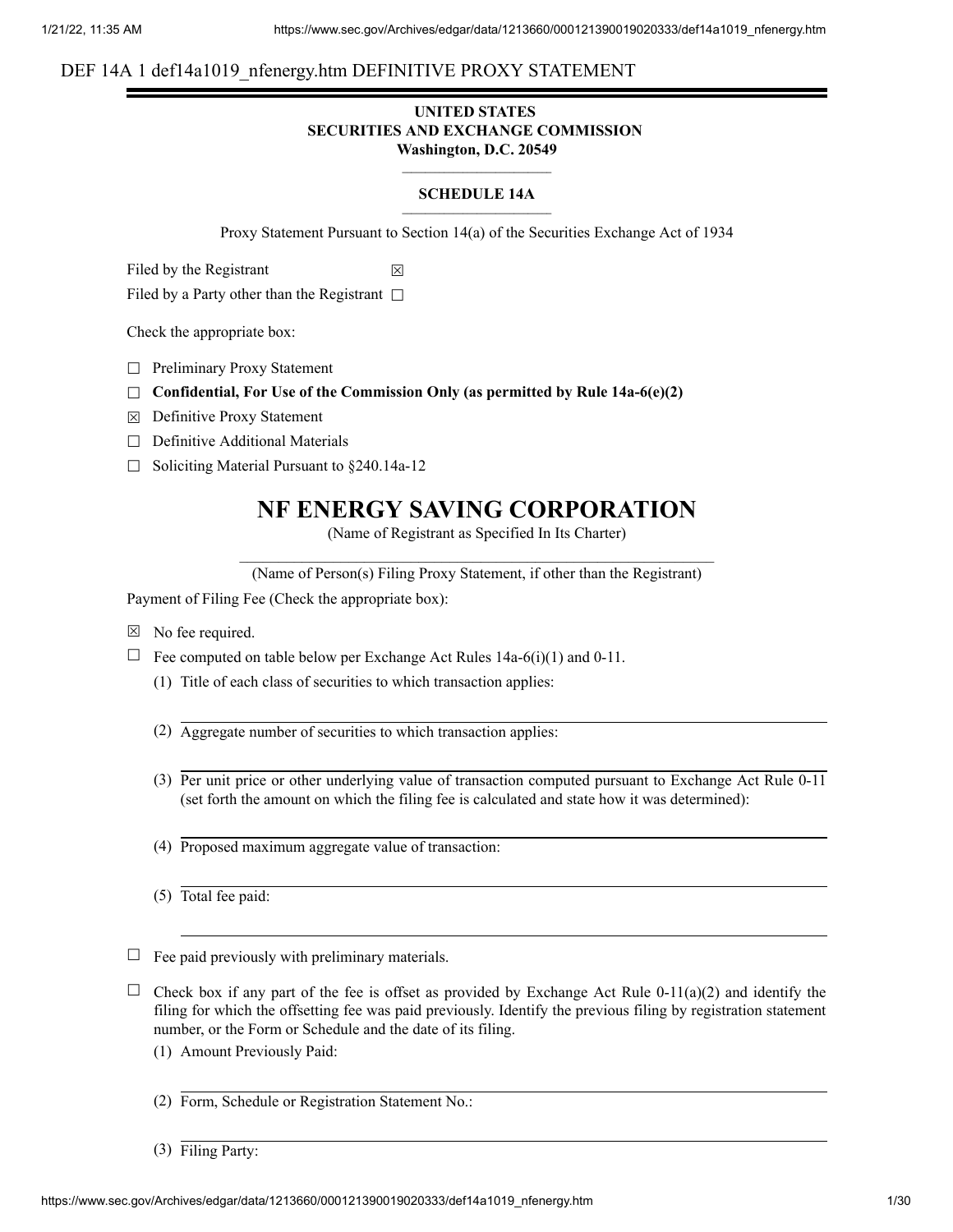(4) Date Filed: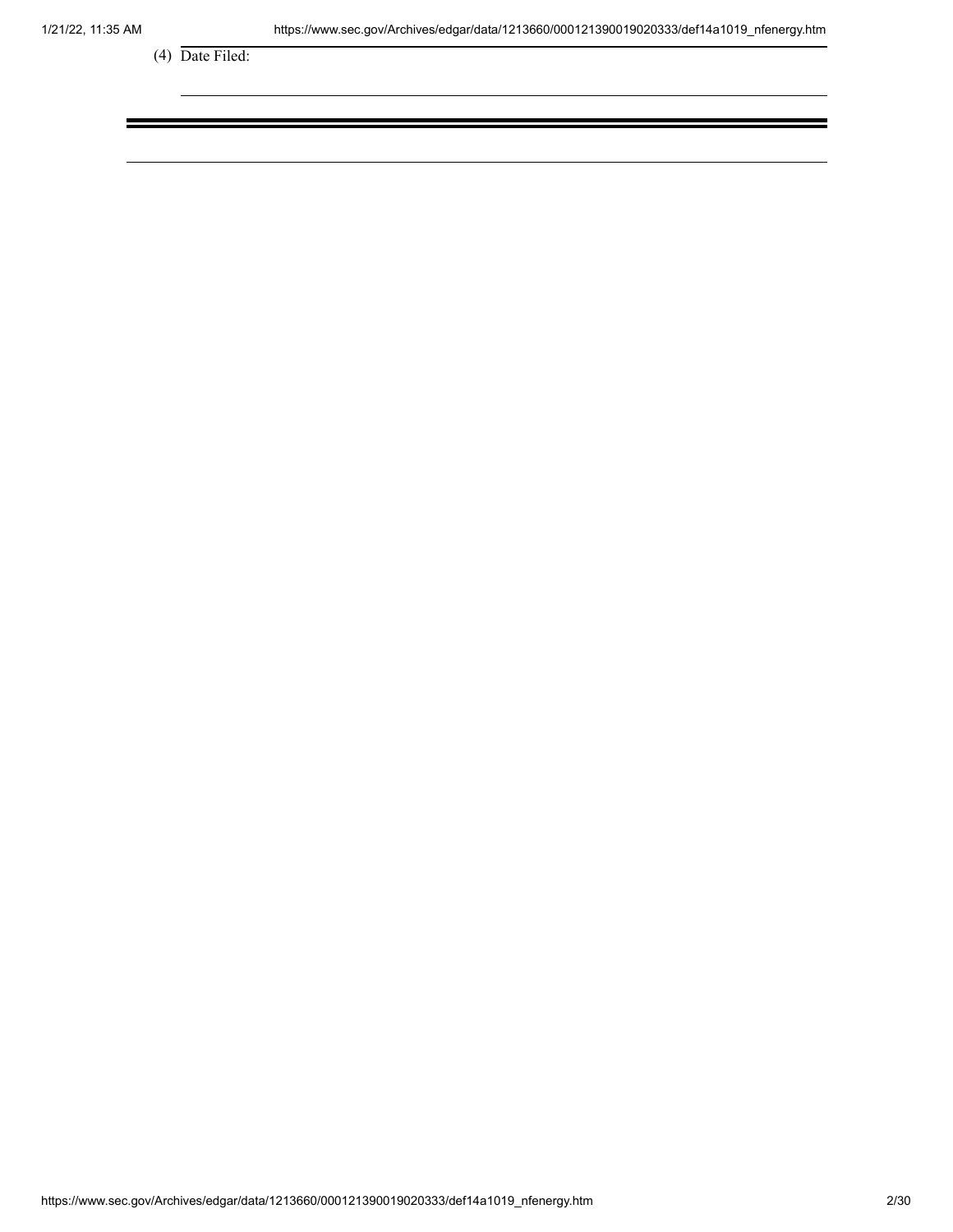#### **NF ENERGY SAVING CORPORATION**

#### **NOTICE OF ANNUAL MEETING OF STOCKHOLDERS TO BE HELD NOVEMBER 15, 2019**

To Our Stockholders:

You are invited to attend the Annual Meeting of Stockholders ("Annual Meeting") of NF Energy Saving Corporation (the "Company") on November 15, 2019 at 9:00 a.m.(local time) at Hilton Dalian at Dalian City Center, 5<sup>th</sup> Floor Conference Room, No.1 Gangpu Road, Zhongshan District, Dalian, Liaoning Province, P. R. China, for the following purposes:

- 1. To elect seven nominees named in the accompanying proxy statement to serve as directors of the Company until the next annual meeting of stockholders and until their respective successors have been duly elected and qualified;
- 2. To approve an amendment to the Company's Certificate of Incorporation to change the name of the Company to BOQI International Medical Inc.;
- 3. To approve, on an advisory basis, the compensation of the Company's executive officers named in the accompanying proxy statement;
- 4. To indicate, on an advisory basis, whether future votes to approve executive compensation should occur every one, two, or three years;
- 5. To ratify the appointment of HHC, LLP as the Company's independent registered public accounting firm for the year ending December 31, 2019; and
- 6 To transact such other business as may properly be brought before the Annual Meeting and any adjournment or postponement thereof.

Stockholders of record at the close of business on October 9, 2019 shall be entitled to notice of and to vote at the Annual Meeting and any adjournments or postponements thereof. A stockholder list will be available at our corporate offices beginning October 15, 2019 during normal business hours for examination by any stockholder registered on our stock ledger as of the record date for any purpose germane to the Annual Meeting.

Your vote is important. Please submit a proxy as soon as possible so that your shares can be voted at the **Annual Meeting.**

#### **By Order of the Board of Directors**

Chief Executive Officer and President *Tiewei Song*

Liaoning Province, China October 15, 2019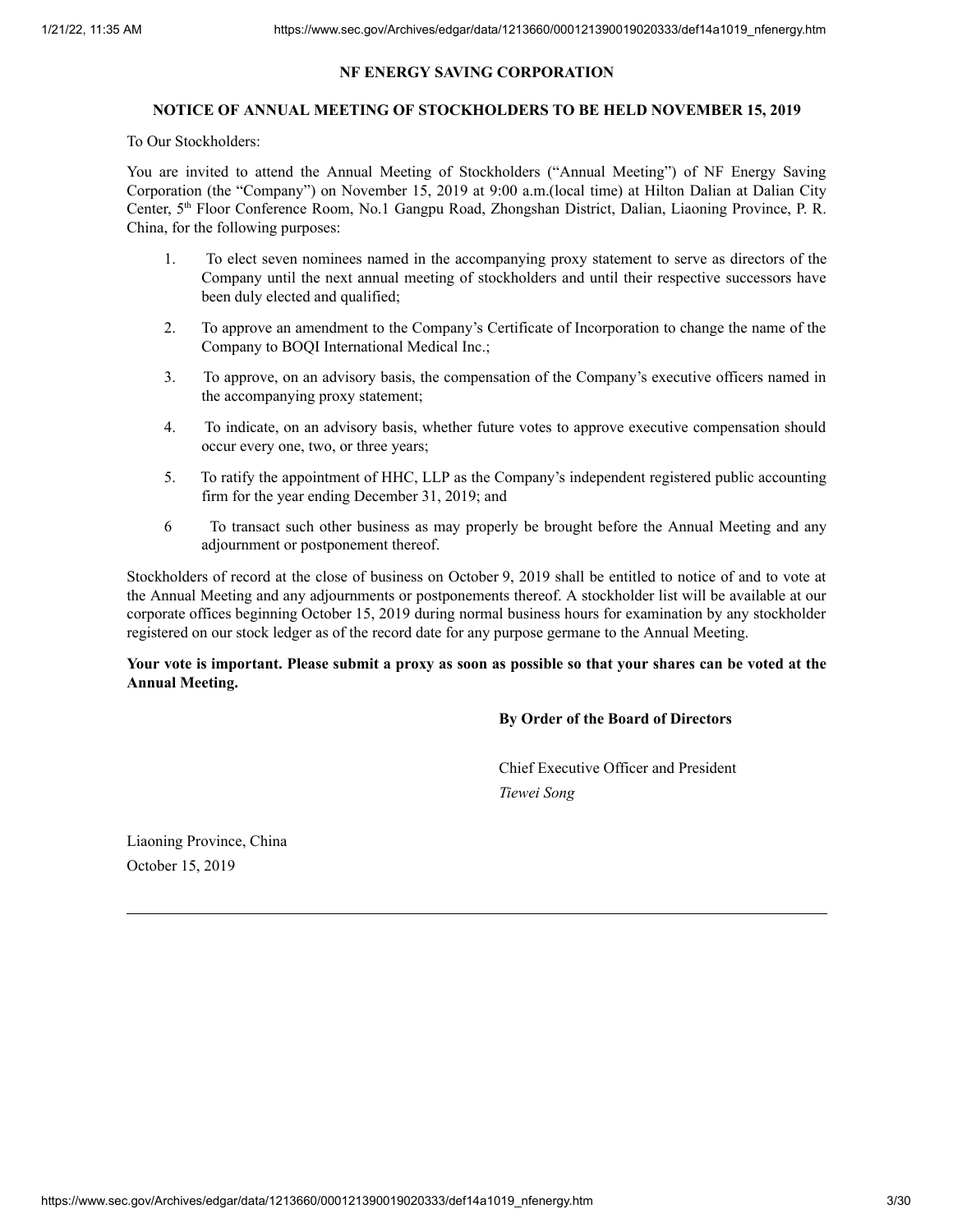#### **YOUR VOTE IS IMPORTANT**

**THIS PROXY STATEMENT IS FURNISHED IN CONNECTION WITH THE SOLICITATION OF PROXIES BY THE COMPANY, ON BEHALF OF THE BOARD OF DIRECTORS, FOR THE 2019 ANNUAL MEETING OF STOCKHOLDERS. THE PROXY STATEMENT AND THE RELATED PROXY CARD ARE BEING DISTRIBUTED ON OR ABOUT OCTOBER 15, 2019. YOU CAN VOTE YOUR SHARES USING ONE OF THE FOLLOWING METHODS:**

- **COMPLETE AND RETURN A WRITTEN PROXY CARD; OR**
- **ATTEND THE COMPANY'S 2019 ANNUAL MEETING OF STOCKHOLDERS AND VOTE**

**ALL STOCKHOLDERS ARE CORDIALLY INVITED TO ATTEND THE MEETING. HOWEVER, TO ENSURE YOUR REPRESENTATION AT THE MEETING, YOU ARE URGED TO MARK, SIGN, DATE AND RETURN THE ENCLOSED PROXY CARD AS PROMPTLY AS POSSIBLE IN THE POSTAGE-PREPAID ENVELOPE ENCLOSED FOR THAT PURPOSE. ANY STOCKHOLDER ATTENDING THE MEETING MAY VOTE IN PERSON EVEN IF HE OR SHE HAS RETURNED A PROXY CARD.**

**IMPORTANT NOTICE REGARDING THE AVAILABILITY OF PROXY MATERIALS FOR THE STOCKHOLDERS MEETING TO BE HELD ON NOVEMBER 15, 2019 — THE PROXY STATEMENT AND THE 2018 ANNUAL REPORT TO STOCKHOLDERS ARE AVAILABLE AT** *HTTP: WWW.BIMIHC.COM*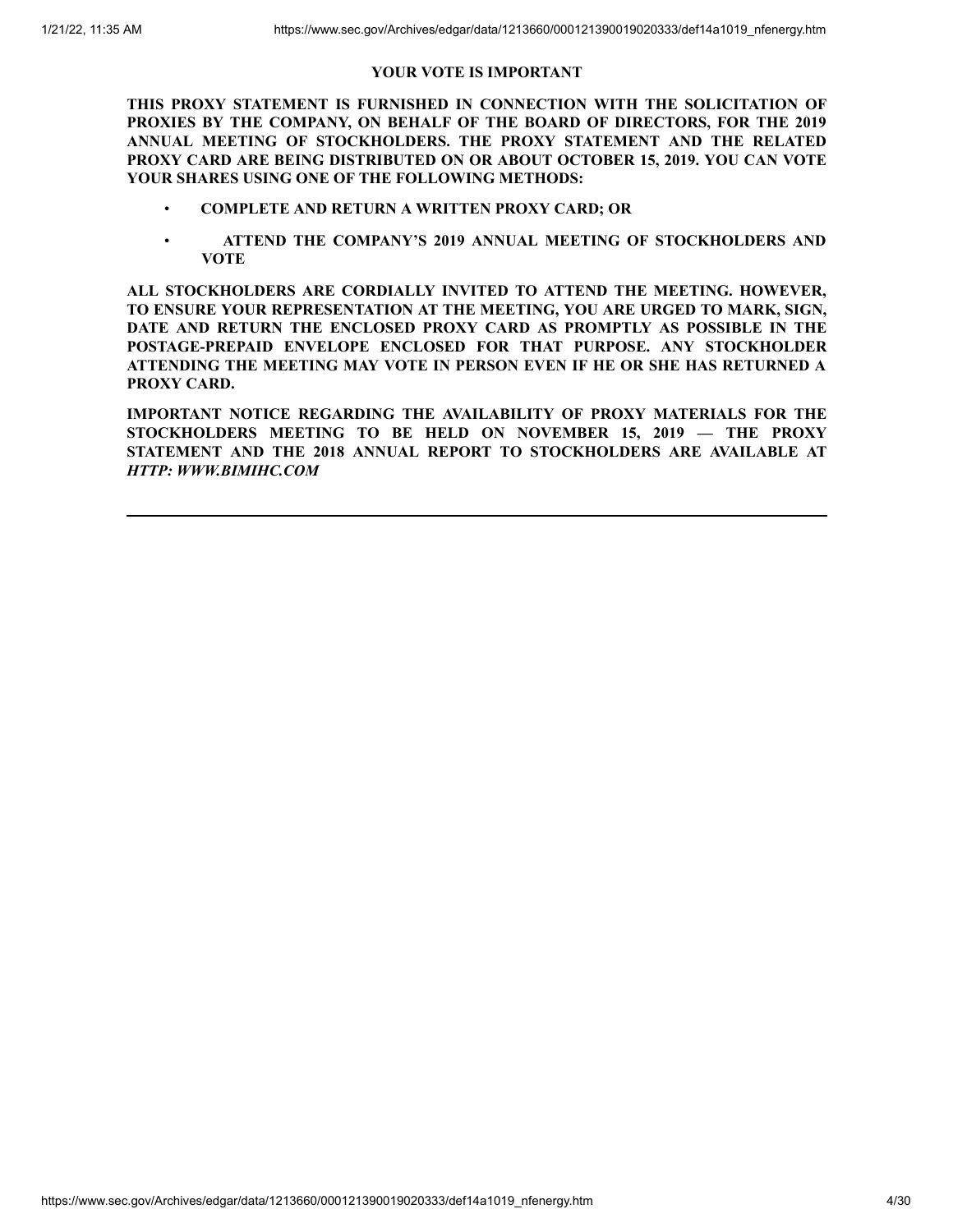### **TABLE OF CONTENTS**

| <b>GENERAL INFORMATION</b>                                           |    |
|----------------------------------------------------------------------|----|
| <b>PROPOSAL ONE — ELECTION OF DIRECTORS</b>                          | h  |
| <b>CORPORATE GOVERNANCE</b>                                          | 8  |
| <b>EXECUTIVE COMPENSATION</b>                                        | 11 |
| SECURITY OWNERSHIP OF CERTAIN BENEFICIAL OWNERS AND MANAGEMENT       | 12 |
| <b>SECTION 16(A) BENEFICIAL OWNERSHIP REPORTING COMPLIANCE</b>       | 14 |
| PROPOSAL TWO - APPROVAL OF AMENDMENT TO CERTIFICATE OF INCORPORATION |    |
| TO CHANGE THE COMPANY'S NAME                                         | 15 |
| <b>PROPOSAL THREE - ADVISORY VOTE ON EXECUTIVE COMPENSATION</b>      | 16 |
| PROPOSAL FOUR — ADVISORY VOTE ON THE FREQUENCY OF FUTURE ADVISORY    |    |
| <b>VOTES ON EXECUTIVE COMPENSATION</b>                               | 17 |
| PROPOSAL FIVE — RATIFICATION OF SELECTION OF INDEPENDENT REGISTERED  |    |
| <b>PUBLIC ACCOUNTING FIRM</b>                                        | 18 |
| <b>ADDITIONAL INFORMATION</b>                                        | 20 |
|                                                                      |    |

i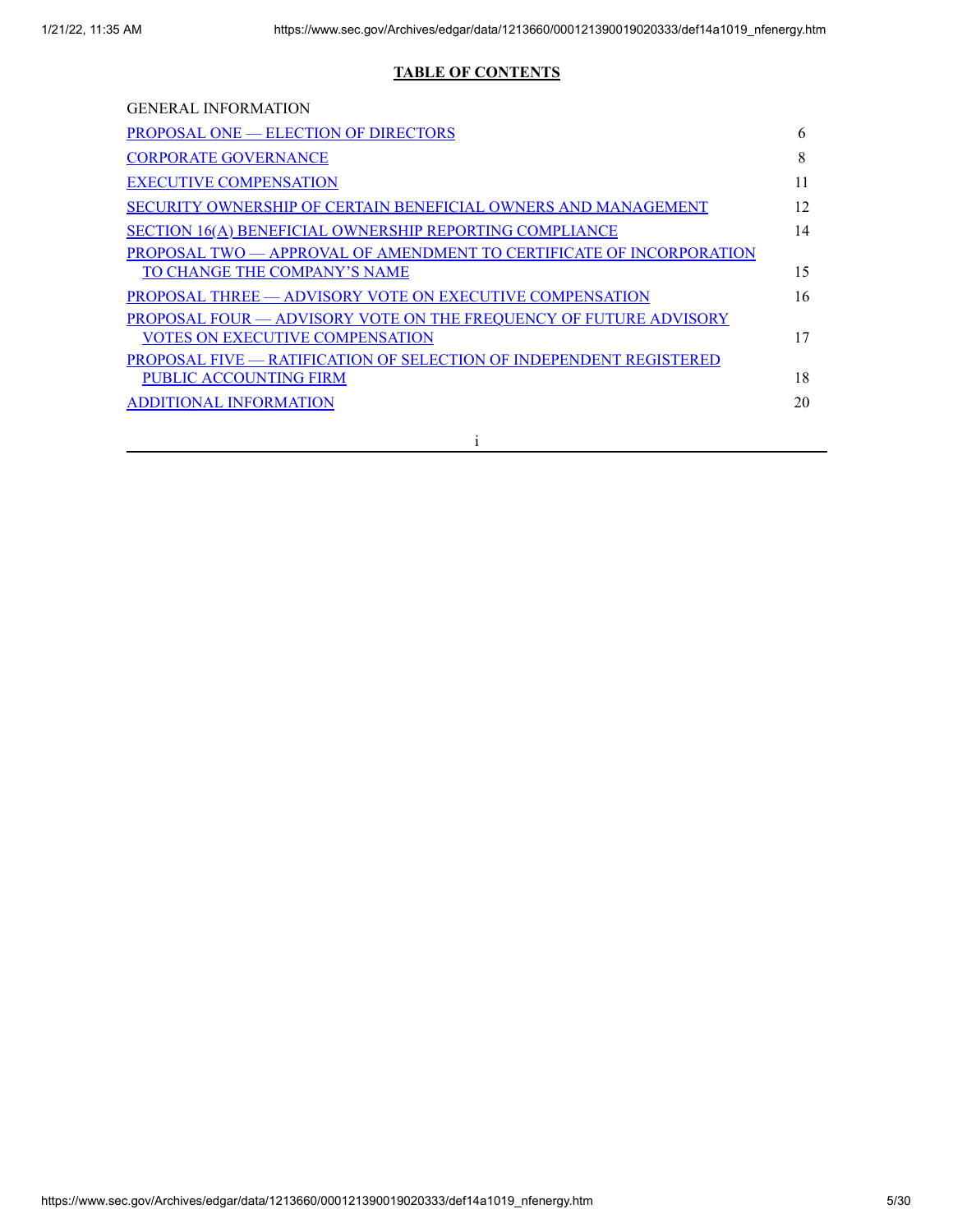#### **NF ENERGY SAVING CORPORATION**

#### **PROXY STATEMENT FOR THE ANNUAL MEETING OF STOCKHOLDERS TO BE HELD ON NOVEMBER 15, 2019**

#### **QUESTIONS AND ANSWERS ABOUT THE PROXY MATERIALS AND THE ANNUAL MEETING**

#### **Q: Why am I receiving these materials?**

**A:** We are providing these proxy materials to you in connection with the solicitation of proxies by the Board of Directors (the "Board") for our 2019 Annual Meeting of Stockholders, which will take place on November 15, 2019. As a stockholder of record, you are invited to attend the Annual Meeting and are entitled and requested to vote on the items of business described in this proxy statement. This proxy statement and accompanying proxy card (or voting instruction card) are being sent on or about October 15, 2019 to all stockholders entitled to vote at the Annual Meeting.

#### **Q: When and where will the Annual Meeting be held?**

**A**: The Annual Meeting will be held on November 15, 2019 at 9:00 a.m.local time, at Hilton Dalian at Dalian City Center, 5<sup>th</sup> Floor Conference Room, No.1 Gangpu Road, Zhongshan District, Dalian, Liaoning Province, P. R. China.

#### **Q: How do I attend the Annual Meeting?**

- **A:** Only stockholders of record on the record date of October 9, 2019 (the "Record Date") are entitled to notice of, and to attend or vote at, the Annual Meeting. If you plan to attend the meeting in person, please bring the following:
	- Photo identification.
	- Acceptable proof of ownership if your shares are held in "street name."

*Street name* means your shares are held of record by brokers, banks, or other institutions. See below for additional information.

*Acceptable proof of ownership* is either (a) a letter from your broker confirming that you beneficially owned shares of our common stock on the Record Date or (b) an account statement showing that you beneficially owned shares of our common stock on the Record Date. If your shares are held in street name, you may attend the meeting with proof of ownership, but you may not vote your shares in person at the Annual Meeting unless you have obtained a "legal proxy" or other evidence from your broker giving you the right to vote your shares at the Annual Meeting.

#### **Q: What information is contained in this proxy statement?**

**A:** This proxy statement contains information regarding our corporate governance practices, the Board of Directors, our named executive officers, the compensation of our directors and named executive officers, the proposals to be voted on at the Annual Meeting and certain other required information.

#### **Q: How may I obtain the Company's Annual Report on Form 10-K for the year ended December 31, 2018?**

**A:** We have enclosed with this proxy statement a copy of our Annual Report on Form 10-K for the fiscal year ended December 31, 2018, as amended. Our Annual Report on Form 10-K can also be accessed through our website. We filed our Annual Report on Form 10-K for the fiscal year ended December 31, 2018 with the Securities and Exchange Commission ("SEC") on August 30, 2019, and we subsequently filed an amendment to such report on Form 10-K/A on September 6, 2019. We sometimes collectively refer to our Annual Report on Form 10-K for the fiscal year ended December 31, 2018, as amended, as our 2018 Annual Report.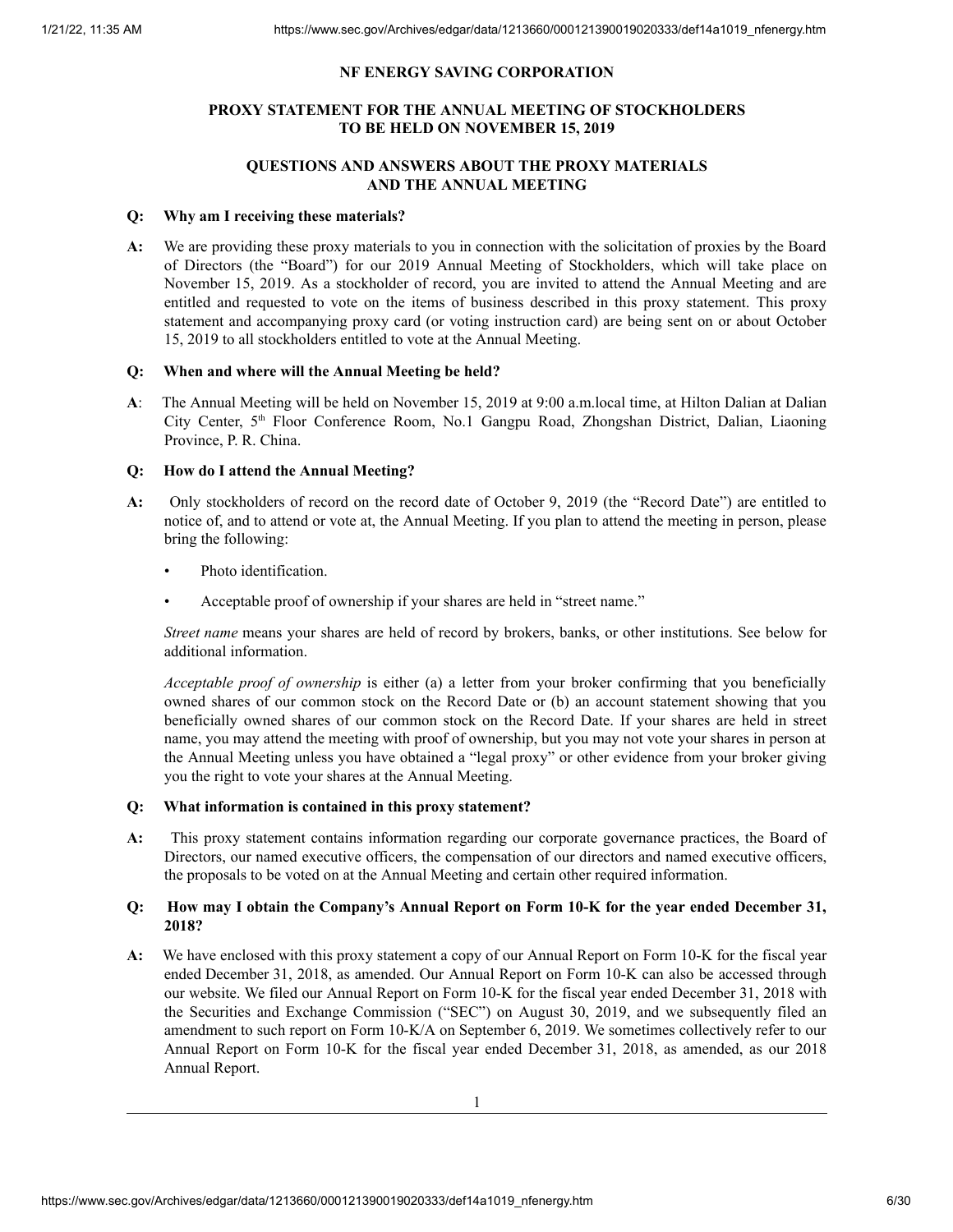#### **Q: What items of business will be voted on at the Annual Meeting?**

- **A:** The items of business scheduled to be voted on at the Annual Meeting are:
	- 1. To elect the five nominees named in this proxy statement to serve as directors of the Company until the next annual meeting of stockholders and until their respective successors have been duly elected and qualified;
	- 2. To approve an amendment to the Company's Certificate of Incorporation to change the name of the Company to BOQI International Medical Inc.;
	- 3. To approve, on an advisory basis, the compensation of the Company's executive officers named in this proxy statement;
	- 4. To indicate, on an advisory basis, whether future votes to approve executive compensation should occur every one, two, or three years;
	- 5. To ratify the appointment of HHC, LLP as the Company's independent registered public accounting firm for the year ending December 31, 2019; and
	- 6. To transact such other business as may properly be brought before the Annual Meeting and any adjournment or postponement thereof.

#### **Q: How many votes must the nominees for director have to be elected?**

**A:** In order for a director to be elected at a meeting at which a quorum is present, the director must receive the affirmative vote of a plurality of the shares voted. There is no cumulative voting for our directors or otherwise.

#### **Q: What are the voting requirements to approve the other proposals?**

**A:** The affirmative vote of a majority of the shares cast in person or represented by proxy at the Annual Meeting and entitled to vote on the matter is required to approve each of the voting proposals in this proxy statement, other than Proposals One, Two and Four. With respect to Proposal One, the seven director nominees receiving the highest number of affirmative votes will be elected. With respect to Proposal Two, the affirmative vote of a majority of shares outstanding is required to approve the proposal. With respect to Proposal Five, the choice of frequency that receives the greatest number of votes is considered the preference of our stockholders.

#### **Q: How does the Board recommend that I vote?**

**A:** The Board recommends that you vote your shares "FOR" all seven of the director nominees; "FOR" the approval of the amendment to the Company's Amended and Restated Certificate of Incorporation to change the name of the Company to BOQI International Medical Inc; "FOR" the approval, on an advisory basis, of the compensation of the executive officers named in this proxy statement; "FOR", on an advisory basis, the "ONE YEAR" frequency of advisory votes to approve executive compensation; and "FOR" the ratification of the appointment of HHC, LLP as our independent registered public accounting firm.

If you return a properly completed proxy card, or vote your shares by telephone or Internet, your shares of common stock will be voted on your behalf as you direct. If not otherwise specified, the shares of common stock represented by the proxies will be voted in accordance with the Board's recommendations.

#### **Q: What shares may I vote?**

**A:** Each share of our common stock \$0.001 par value issued and outstanding as of the close of business on the Record Date is entitled to one vote on each of the matters to be voted upon at the Annual Meeting.

You may vote all shares owned by you as of the Record Date, including (a) shares held directly in your name as the stockholder of record and (b) shares held for you as the beneficial owner through a broker, trustee or other nominee. We had 8,073,289 shares of common stock issued and outstanding on the Record Date.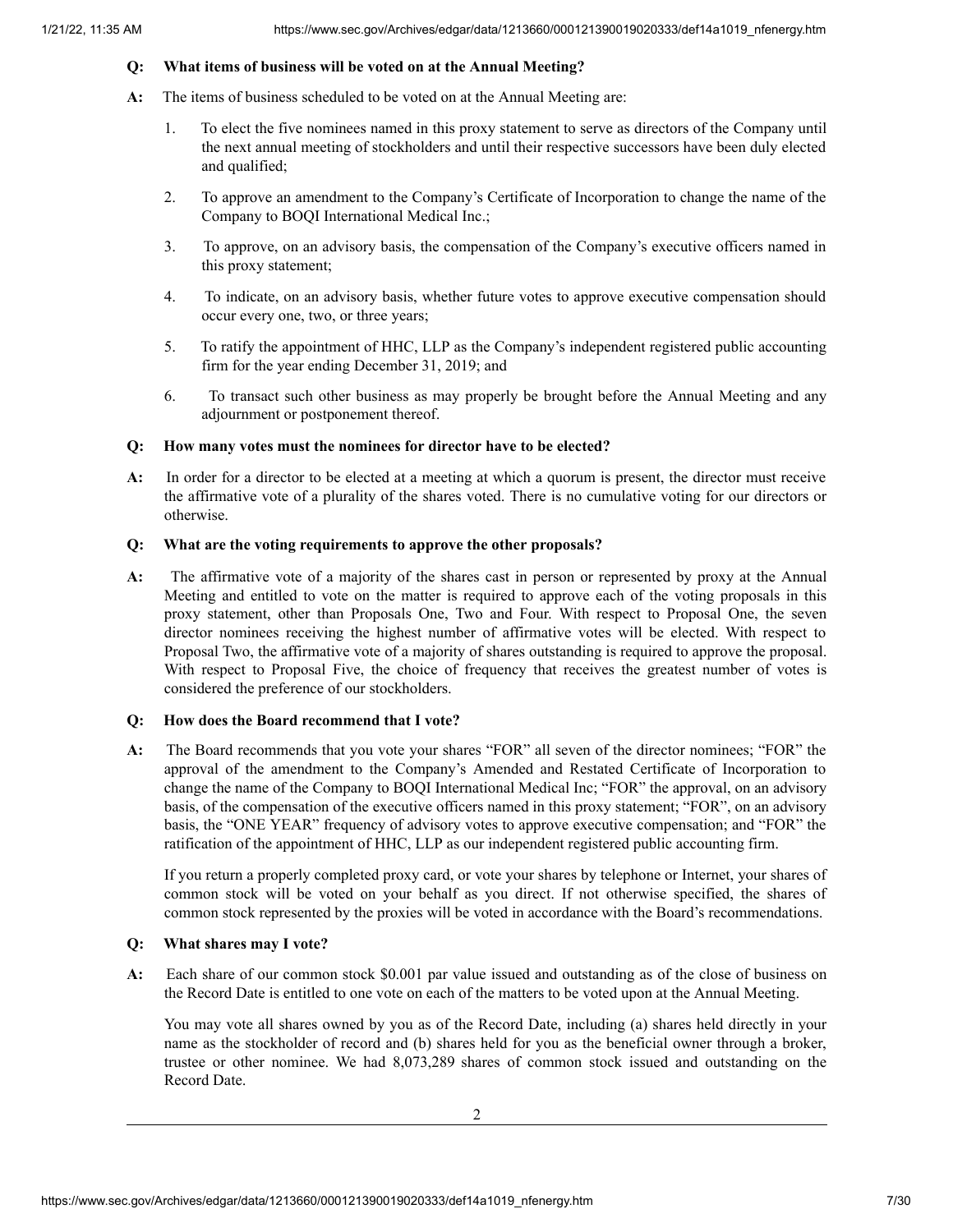#### **Q: What is the difference between being a stockholder of record and being the beneficial owner of shares held in street name?**

**A:** A stockholder of record owns shares which are registered in his or her own name. A beneficial owner owns shares which are held in street name through a third party, such as a broker. As summarized below, there are some distinctions between a stockholder of record and beneficial owner.

#### **Stockholder of Record**

You are the stockholder of record of any of your shares registered directly in your name with our transfer agent, Corporate Stock Transfer, Inc. With respect to such shares, these proxy materials are being sent to you by the Company. As the stockholder of record, you have the right to grant your voting proxy directly to our designee, Mr. Bi, the Company's Chairman of the Board, or to any other person you wish to designate, or to vote in person at the Annual Meeting. We have enclosed a proxy card for you to grant your voting proxy to Mr. Bi.

#### **Shares Beneficially Held in Street Name**

You are the beneficial owner of any of your shares held in street name. With respect to such shares registered through a broker, these proxy materials, together with a voting instruction card, are being forwarded to you by your broker. As the beneficial owner, you have the right to direct your broker how to vote. You may use the voting instruction card provided by your broker for this purpose. Even if you have directed your broker how to vote, you may also attend the Annual Meeting. However, you may not vote your shares in person at the Annual Meeting unless you obtain a "legal proxy" or other evidence from your broker giving you the right to vote the shares at the Annual Meeting.

#### **Q: Who is entitled to attend the Annual Meeting and what are the admission procedures?**

**A:** You are entitled to attend the Annual Meeting only if you were a stockholder as of the close of business on the Record Date or if you hold a valid proxy for the Annual Meeting. A list of stockholders eligible to vote at the Annual Meeting will be available for inspection at the Annual Meeting. If you are a beneficial holder, you will need to provide proof of beneficial ownership as of the Record Date, such as a brokerage account statement showing that you owned shares of the Company's common stock as of the Record Date or the voting instruction card provided by your broker. The Annual Meeting will begin promptly at 9:00 a.m., local time. You should be prepared to present photo identification for admittance. Check-in will begin one-half hour prior to the meeting. Please allow ample time for the admission procedures.

#### **Q: May I vote my shares in person at the Annual Meeting?**

**A:** If you were a stockholder of record on the Record Date, you may vote your shares in person at the Annual Meeting or through a proxy. If you decide to vote your shares in person, you do not need to present your share certificate(s) at the Annual Meeting; your name will be on the list of stockholders eligible to vote. If you hold your shares beneficially in street name, you may vote your shares in person at the Annual Meeting only if you obtain a legal proxy or other evidence from your broker giving you the right to vote the shares. *Even if you plan to attend the Annual Meeting, we recommend that you also submit your proxy* or voting instructions as described below so that your vote will be counted if you later decide not to *attend the Annual Meeting.*

#### **Q: How can I vote my shares without attending the Annual Meeting?**

**A:** Whether you hold shares directly as the stockholder of record or beneficially in street name, you may direct how your shares are voted without attending the Annual Meeting. If you are a stockholder of record, you may vote by submitting a proxy. If you hold shares beneficially in street name, you may vote by submitting voting instructions to your broker. For directions on how to vote, please refer to the instructions on your proxy card or, for shares held beneficially in street name, the voting instruction card provided by your broker.

Stockholders of record may submit proxies by completing, signing, dating, and mailing their proxy cards to the address provided on the proxy card. Stockholders who hold shares beneficially in street name may vote by completing, signing, and dating the voting instruction cards provided and mailing them to the address provided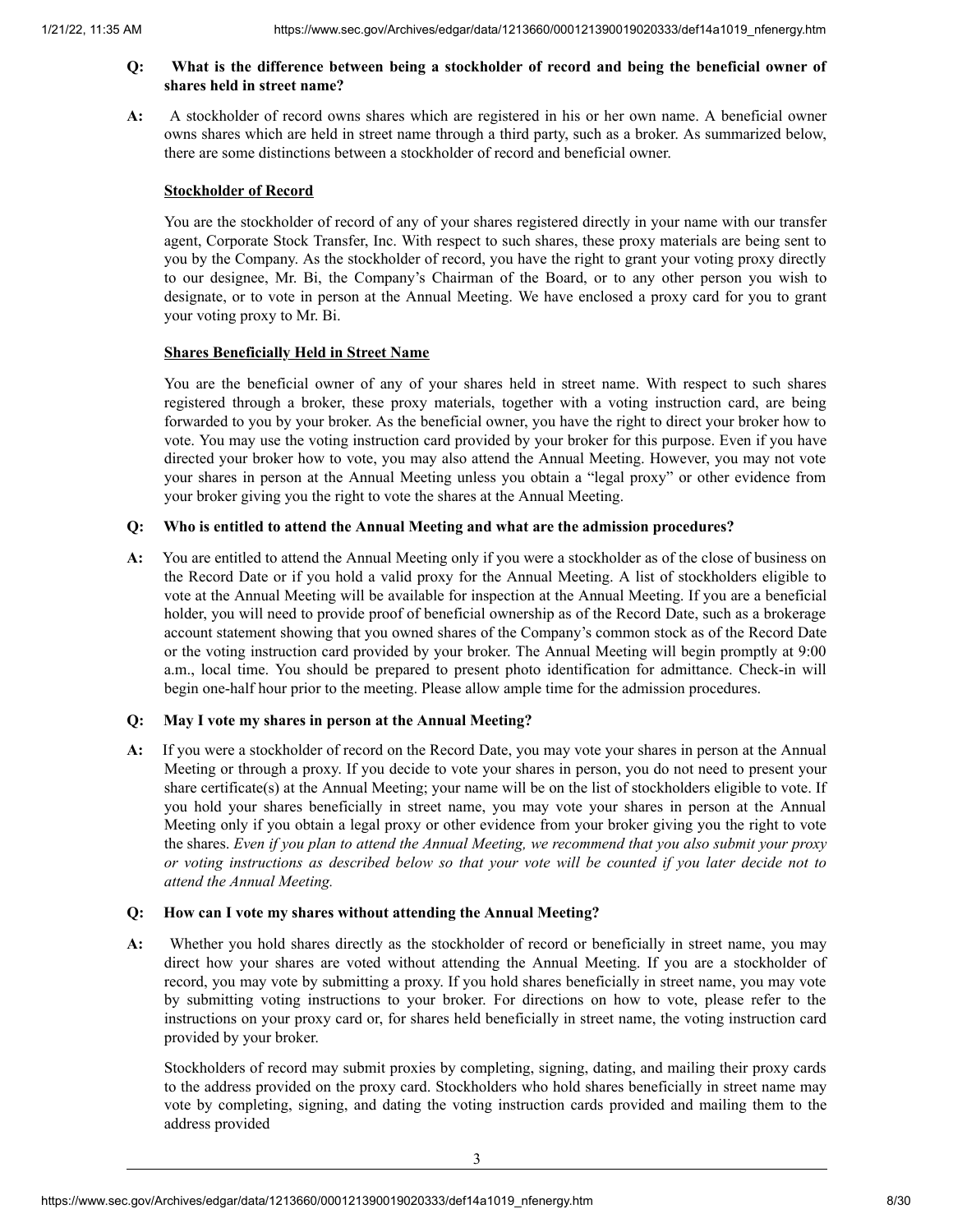on the voting instruction card. The proxy card and voting instruction card also include directions as to how you may submit your vote through the Internet. The voting instruction card may also include directions for alternative methods of submitting your vote. We encourage you to vote early. If you choose to vote by mail, please allow sufficient time for your proxy or voting instruction card to reach our vote tabulator prior to the Annual Meeting.

#### **Q: Who will count the votes?**

**A:** Votes at the Annual Meeting will be counted by an inspector of election, who will be appointed by the Board.

#### **Q: What is the effect of not voting?**

**A:** If you are a stockholder of record and you do not cast your vote, no votes will be cast on your behalf on any of the items of business at the Annual Meeting. If you are a stockholder of record and you properly sign and return your proxy card, your shares will be voted as you direct. If no instructions are indicated on such proxy card and you are a stockholder of record, shares represented by the proxy will be voted in the manner recommended by the Board on all matters presented in this proxy statement, namely "FOR" all seven of the director nominees; "FOR" the approval of the amendment to the Company's Amended and Restated Certificate of Incorporation to change the name of the Company to BOQI International Medical Inc; "FOR" the approval, on an advisory basis, of the compensation of the executive officers named in this proxy statement; "FOR", on an advisory basis, the "ONE YEAR" frequency of advisory votes to approve executive compensation; and "FOR" the ratification of the appointment of HHC, LLP as our independent registered public accounting firm.

Generally, broker non-votes occur when shares held by a broker in "street name" for a beneficial owner are not voted with respect to a particular proposal because the broker (1) has not received voting instructions from the beneficial owner and (2) lacks discretionary voting power to vote those shares.

A broker is entitled to vote shares held for a beneficial owner on routine matters. The ratification of the appointment of HHC, LLP as our independent registered public accounting firm in Proposal Five is a routine matter; and, accordingly, a broker is entitled to vote shares held for a beneficial owner on this proposal without instructions from such beneficial owner. On the other hand, absent instructions from a beneficial owner, a broker is not entitled to vote shares held for such beneficial owner on non-routine matters. We believe that the election of directors in Proposal One, the approval of the amendment to the certificate of incorporation of Proposal Two, the advisory vote on executive compensation in Proposal Three, and the advisory vote on the frequency of advisory votes on executive compensation in Proposal Four are non-routine matters; and, accordingly, brokers do not have authority to vote on such matters absent instructions from beneficial owners. Whether a voting proposal is ultimately determined routine or non-routine is determined by the SEC and NASDAQ. Accordingly, if beneficial owners desire not to have their shares voted by a broker in a certain manner, they should give instructions to their brokers as to how to vote their shares.

Broker non-votes count for purposes of determining whether a quorum is present.

#### **Proposal Votes Required Effect of Votes Withheld/Abstentions Effect of Broker Non-Votes** Proposal One: Election of **Directors** Plurality of the votes cast. Votes withheld will have This means that the seven no effect. nominees receiving the highest number of affirmative "FOR" votes will be elected as directors. Broker non-votes will have no effect. Proposal Two: Approval of Amendment to Certificate of Incorporation Affirmative vote of the holders of a majority of the shares of common stock outstanding. Abstentions will have the We do not expect any effect of a vote against the broker non-votes on this proposal. proposal.

#### Q: How many votes are required for the approval of the proposals to be voted upon, and how will **abstentions and broker non-votes be treated?**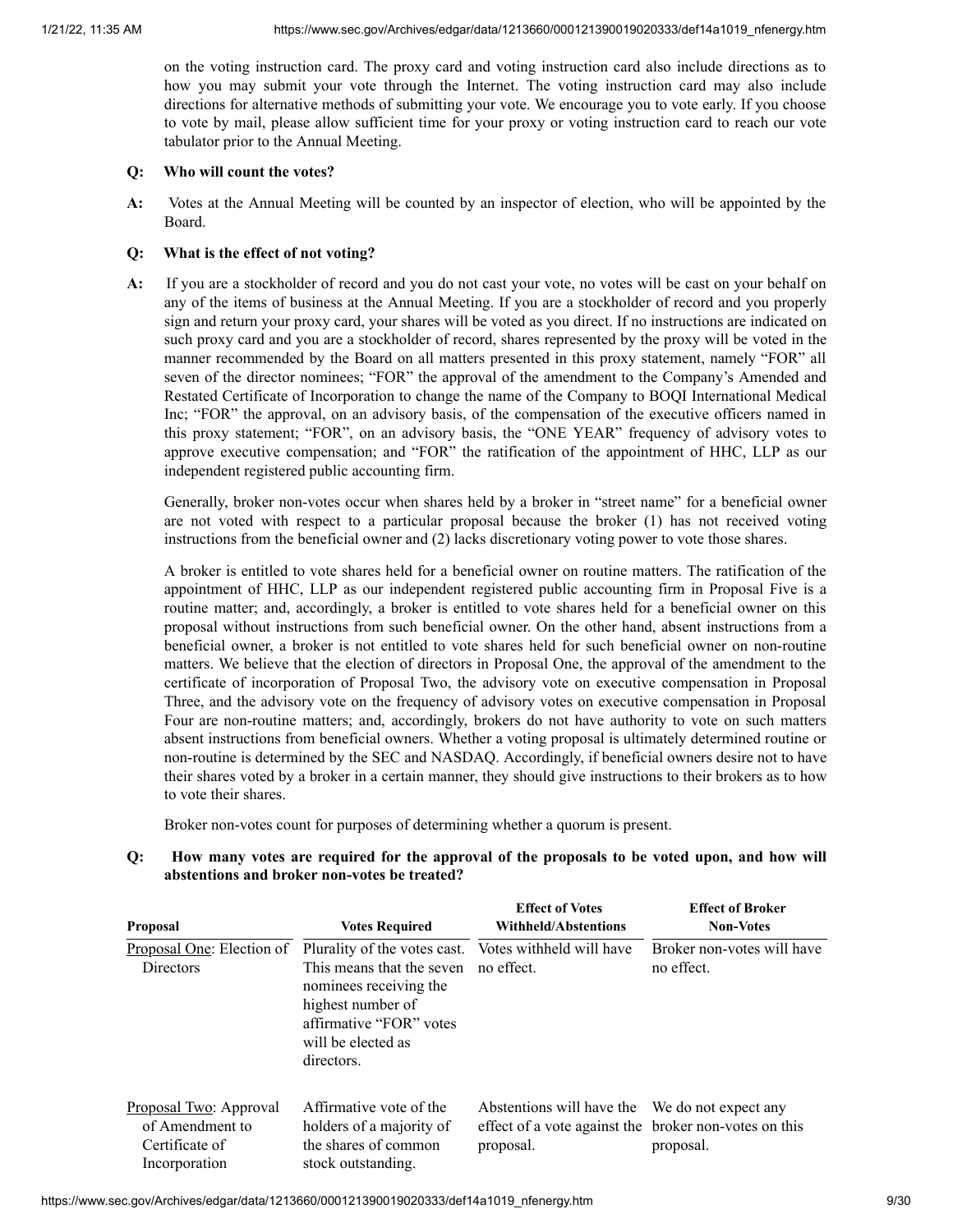<u> 1980 - Johann Barn, mars an t-Amerikaansk kommunister (</u>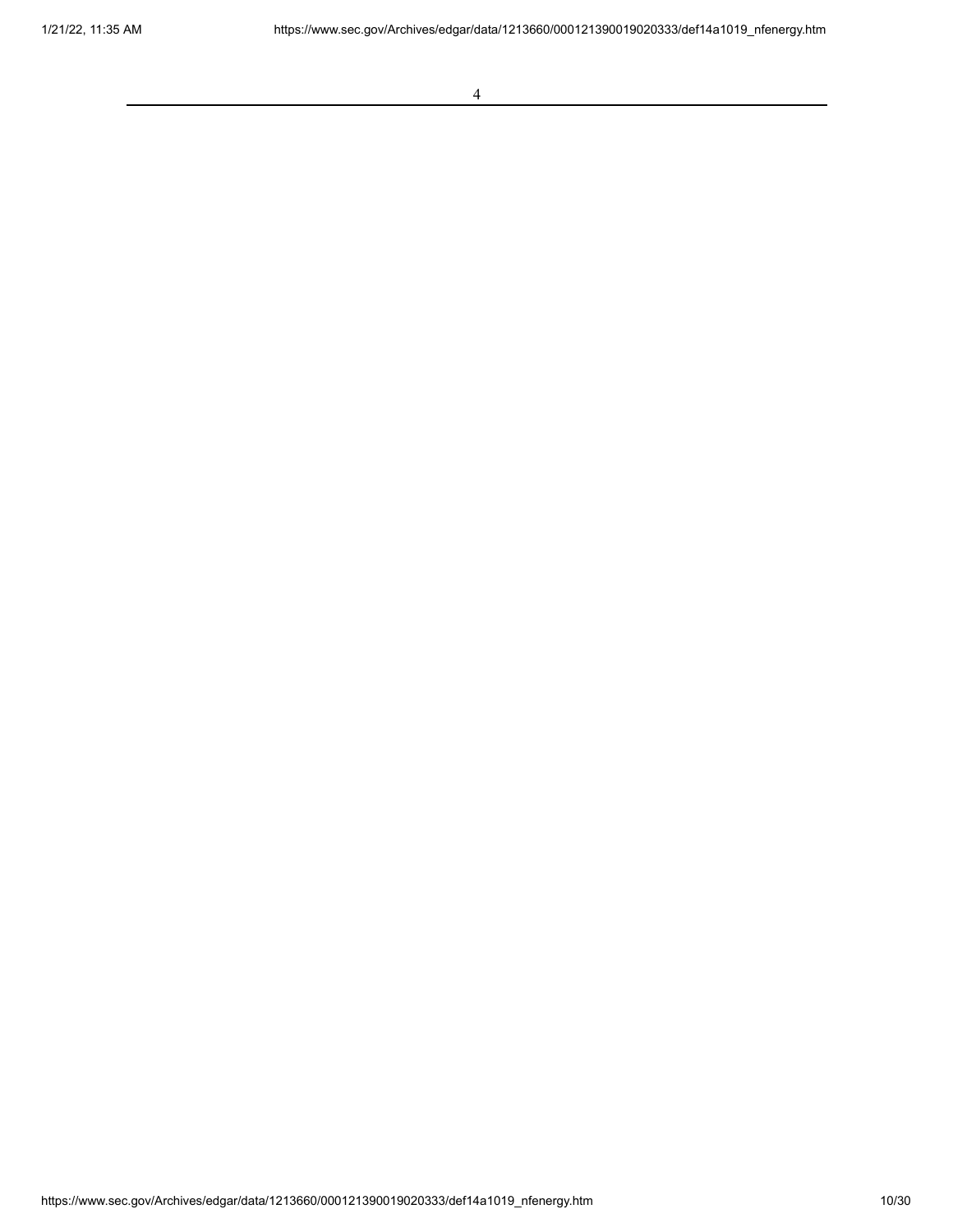1/21/22, 11:35 AM https://www.sec.gov/Archives/edgar/data/1213660/000121390019020333/def14a1019\_nfenergy.htm

| Proposal                                                                                                 | <b>Votes Required</b>                                                                                                                                                                         | <b>Effect of Votes</b><br><b>Withheld/Abstentions</b>                                           | <b>Effect of Broker</b><br><b>Non-Votes</b>          |
|----------------------------------------------------------------------------------------------------------|-----------------------------------------------------------------------------------------------------------------------------------------------------------------------------------------------|-------------------------------------------------------------------------------------------------|------------------------------------------------------|
| Proposal Three: Advisory<br>Vote on Executive<br>Compensation                                            | Affirmative vote of the<br>holders of a majority in<br>voting power of the shares<br>of common stock present<br>in person or by proxy and<br>entitled to vote thereon.                        | effect of a vote against the no effect.<br>proposal.                                            | Abstentions will have the Broker non-votes will have |
| <b>Proposal Four: Advisory</b><br>Vote on Frequency of<br>Advisory Votes on<br>Executive<br>Compensation | Plurality of votes cast.<br>The choice of frequency<br>that receives the greatest<br>number of votes is<br>considered the preference<br>of our stockholders.                                  | Abstentions will have no<br>effect.                                                             | Broker non-votes will have<br>no effect.             |
| Proposal Five:<br>Ratification of<br>Appointment of<br><b>Independent Registered</b>                     | Affirmative vote of the<br>holders of a majority in<br>voting power of the shares<br>of common stock present<br>Public Accounting Firm in person or by proxy and<br>entitled to vote thereon. | Abstentions will have the<br>effect of a vote against the broker non-votes on this<br>proposal. | We do not expect any<br>proposal.                    |

#### **Q: Can I revoke my proxy or change my vote after I have voted?**

**A:** You may revoke your proxy and change your vote by voting again or by attending the Annual Meeting and voting in person. Only your latest dated proxy card received at or prior to the Annual Meeting will be counted. However, your attendance at the Annual Meeting will not have the effect of revoking your proxy unless you forward written notice to the Corporate Secretary at NF Energy Saving Corporation's offices, or you vote by ballot at the Annual Meeting. If you are a beneficial owner, you will need to request a legal proxy from your broker and bring it with you to vote at the Annual Meeting.

#### **Q: How many votes are required to hold the Annual Meeting?**

**A:** The presence, in person or by proxy, of the holders of one-third of the shares of our common stock outstanding and entitled to vote on the Record Date is necessary to hold the Annual Meeting and conduct business. This is called a quorum. Abstentions and broker non-votes will be considered as present at the Annual Meeting for purposes of establishing a quorum.

#### **Q: Who will bear the cost of soliciting votes for the Annual Meeting?**

**A:** The Company is making this solicitation and will pay the entire cost of preparing, printing, assembling, mailing, and distributing these proxy materials. In addition to the use of the mails, proxies may be solicited by personal interview, telephone, electronic mail, and facsimile by directors, officers, and regular employees of the Company. None of the Company's directors, officers or employees will receive any additional compensation for soliciting proxies on behalf of the Board. The Company may also make arrangements with brokerage firms and other custodians, nominees, and fiduciaries for the forwarding of soliciting material to the beneficial owners of common stock held of record by those owners. The Company will reimburse those brokers, custodians, nominees, and fiduciaries for their reasonable out-ofpocket expenses incurred in connection with that service.

#### **Q: Where can I find the voting results of the Annual Meeting?**

**A:** We intend to announce preliminary voting results at the Annual Meeting and will disclose final voting results in a Current Report on Form 8-K that will be filed with the SEC not more than four business days following the Annual Meeting.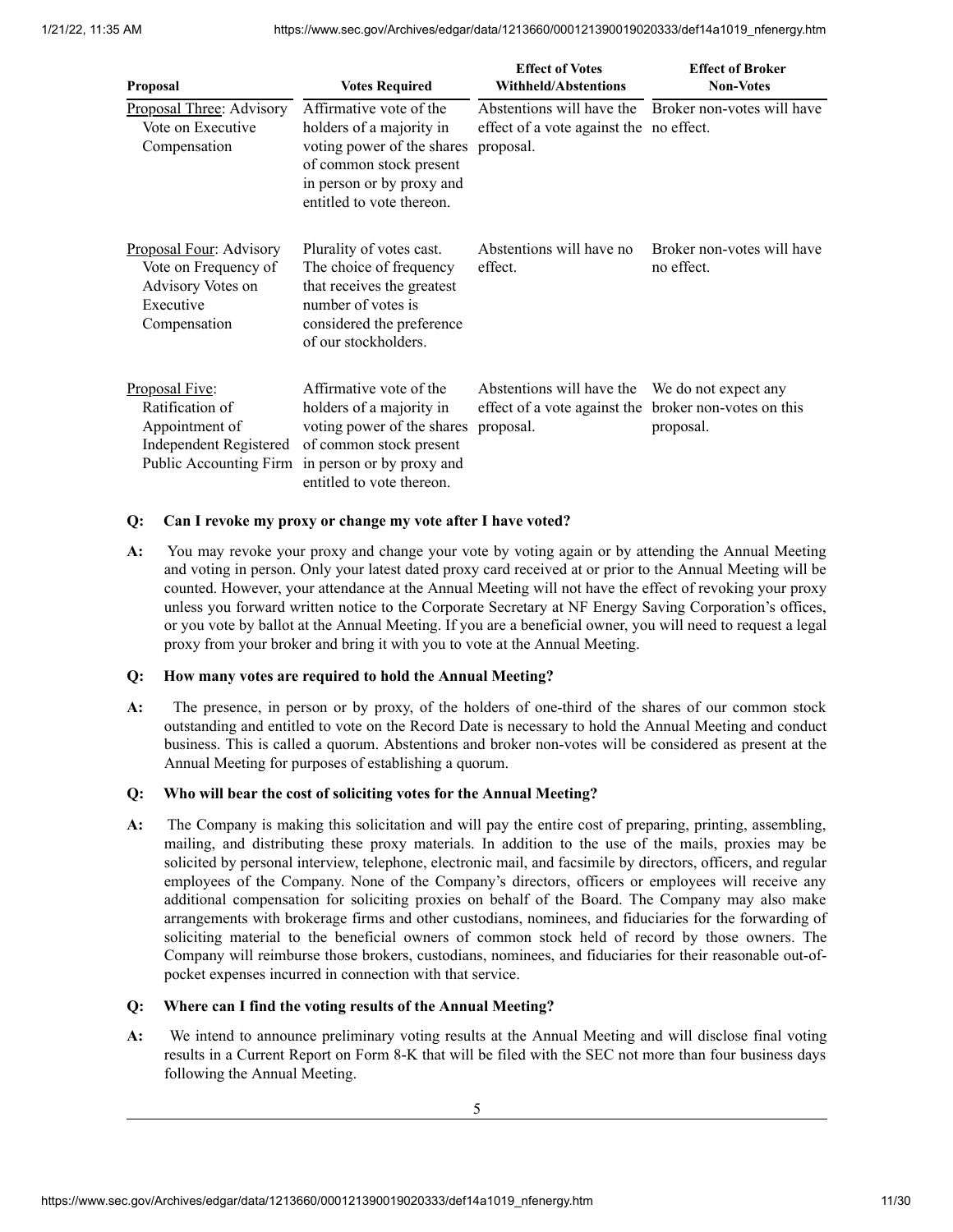#### **PROPOSAL ONE**

#### **ELECTION OF DIRECTORS**

<span id="page-11-0"></span>There are seven nominees for election to the Company's Board of Directors. The names of the persons who are nominees for director and their positions and offices with the Company are set forth in the table below. Each director to be elected will hold office until the 2020 Annual Meeting of Stockholders and until his or her successor is elected and has qualified, or until such director's earlier death, resignation or removal.

Directors are elected by a plurality of the votes present in person or represented by proxy and entitled to vote at the Annual Meeting. Shares represented by executed proxies will be voted, if authorization to do so is not withheld, for the election of the seven nominees named below. In the event that any nominee should be unavailable for election as a result of an unexpected occurrence, your shares will be voted for the election of a substitute nominee as the Board of Directors may propose. Each of the nominees listed below has been nominated for and has agreed to stand for election and management has no reason to believe that any nominee will be unable to serve.

The following table provides information regarding each nominee to our Board of Directors:

| Name            | Age | <b>Position</b>                                       |
|-----------------|-----|-------------------------------------------------------|
| Yongquan Bi     | 42  | Chairman                                              |
| Tiewei Song     | 47  | Director, Chief Executive Officer and President       |
| Mia Kuang Ching | 53  | Independent Director, Chair of Audit Committee        |
| Gang Li         | 66  | Independent Director                                  |
| Ju Li           | 40  | Independent Director                                  |
| Fengsheng Tan   | 54  | Independent Director, Chair of Nomination Committee   |
| Changqing Yan   | 46  | Independent Director, Chair of Compensation Committee |

**Yongquan Bi** has been a director in the Company since his election in May 2018 and has been the Company's Chairman since February 2019. He was the Company's CEO from February 2019 to September 2019. He was the founder, and has served as the Chairman of the Board of the Boqi Group since 2009. He also serves as the Chairman of the Board of BIQI International Holdings Corp (OTCMKTS: BIQIF) and the Chairman of the Board of Recon Technology, Ltd. (NASDAQ: RCON). In 2015, Mr. Bi participated in the senior class of investment and financing of Chinese enterprises in Tsinghua University. Mr. Bi has more than 15 years of industry experience in the financial sector.

**Tiewei Song** was elected to the Board of Directors on May 18, 2018. He was appointed as the Company's CEO in October 2019. Mr. Song is currently serving as both the president and director of Shenyang Langzi Investment Management Co., Ltd., positions which he has held since December 2012. From July 2008 to July 2013, Mr. Song was the chief representative of German Varengold Bank in China. From October 1999 to May 2008, Mr. Song was the executive director and president of Liaoning Jiachang Group. Mr. Song is a senior corporate executive with extensive experience in capital operation and business management. He is committed to studying capital operation architecture and successfully carried on the strategic planning for many companies. He also serves as a director of BIQI International Holdings Corp (OTCMKTS: BIQIF). Mr. Song graduated from Peking University with bachelor's and masters degrees in mathematics.

**Tingting Zhang** was appointed as the Company's CFO in March 2019. She has been in the financial management business for 14 years, with 11 years of experience as a finance manager and six years as a financial controller. From August 2016 to the present, Ms. Zhang has served as the Financial Officer of Boqi Xinhai Group. From February 2013 to July 2016, Ms. Zhang was the Deputy Director of Finance, Dalian Changjin Materials Co., Ltd. From July 2008 to December 2012, Ms. Zhang was the financial manager of Dalian Xinjuhui Automobile Sales Co., Ltd. Ms. Zhang holds a B.A. degree from Dalian University.

**Ju Li** has served on the Company's Board of Directors since January 2019. He has extensive financial investment and enterprise management experience. From January 2017 to present, Mr. Li worked at Oxxas GmbH as the General Manager, responsible for the company's daily operation, including creating the company's business plans and promoting the company's business. From April 2015 to February 2017, Mr. Li was the general manager of Asia Pacific at Sensus Asset Management Co., Ltd. From March 2009 to February 2015, Mr. Li was the general manager of Asia Pacific at Varengold Bank Mr. Li holds a B.A. degree from the Bremen University of Applied Sciences, Germany.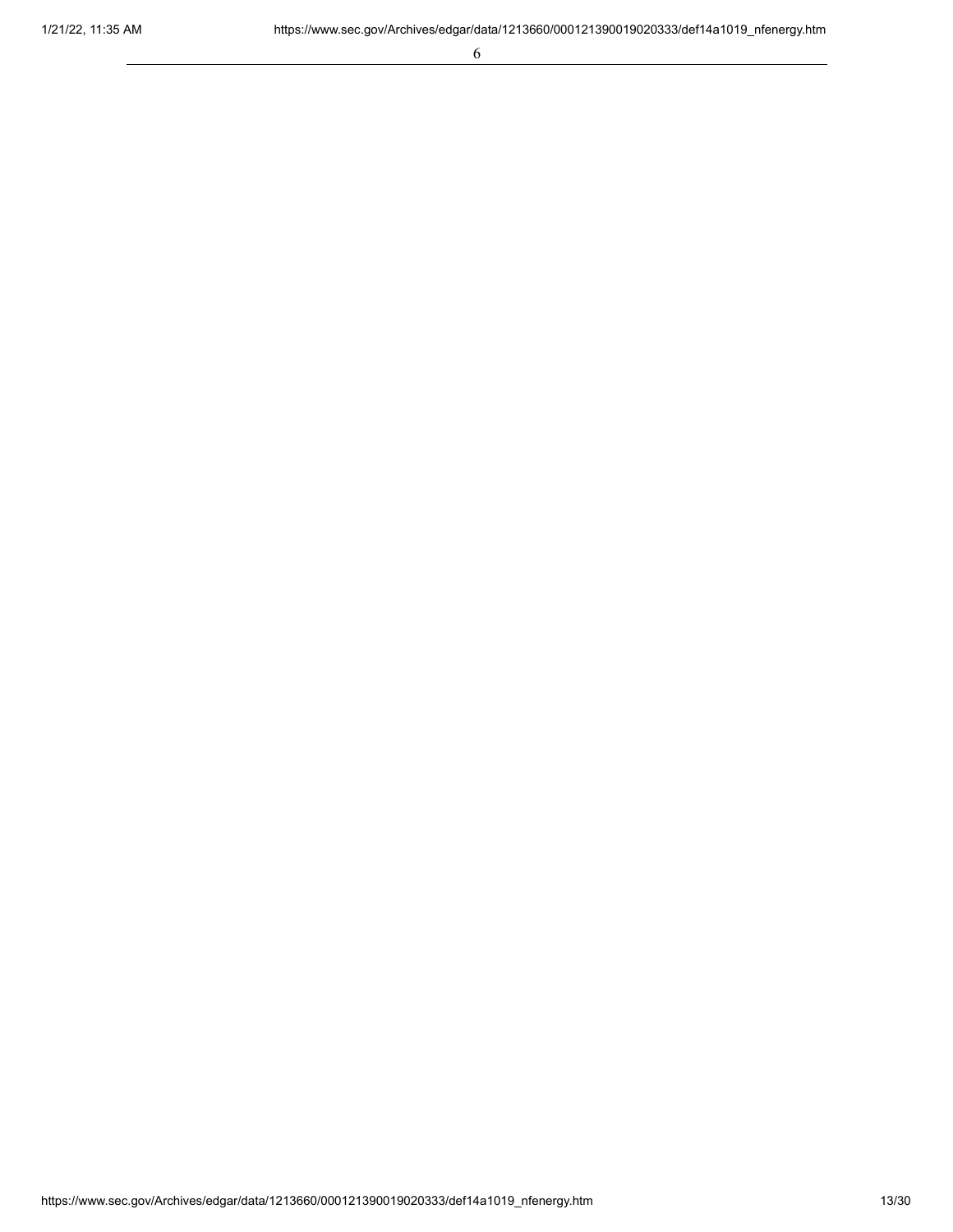**Gang Li** has served on the Company's Board of Directors since November 2006. Mr. Li was the CEO and President of the Company from November 2006 to February 2019. Mr. Li was the director of Technology Innovation Department under the Liaoning Province Planning and Economy Commission from April 1984 to July 1998 as well as the Director of the Economic Operation Department under Liaoning Province Economic and Trade Commission from August 1998 to February 2006. Mr. Li. graduated from Tianjin University with a bachelor's degree in science and a masters degree in law.

**Mia Kuang Ching** has served as an independent Director of the Company since August 2009. He is Chairman of the Audit Committee. From October 2013 to present, he has served as the Managing Director of Le Yu Corporate Advisory Pte Ltd. From January 2012 to October 2013, he worked as a M&A consultant. May 2001 until December 2, 2011 he was the managing partner of SBA Stone Forest Corporate Advisory (Shanghai) Co., Ltd. From 1997 to 2000, he was the Chief Accountant of Dalian Container Terminal, a joint venture formed by PSA Corporation of Singapore and the Port of Dalian Authority. From 1994 to 1997, he was the Group Financial Controller of Fullmark Pte. Ltd., and responsible for operating in China, Hong Kong, Malaysia and Vietnam. He was in-charge of strategic investment, group financing and mergers and acquisitions. From 1992 to 1994 he was Regional Accountant (South Europe) of Singapore Airlines.

**Fengsheng Tan** was elected to the Board of Directors on May 18, 2018. From January 1997 to January 2005 and from February 2005 to present, he was a lawyer with Liaoing Asia-Pacific Law Firm and Liaoing New Century law firm, respectively. Mr. Tan graduated from the law faculty of Liaoning University and has more than 20 years' experience as a lawyer.

**Changqing Yan** was elected to the Board of Directors on May 18, 2018. Mr. Yan focuses on equity investments, mergers, acquisitions and reorganization and stock market listings. Since June 2017, Mr. Yan has been the deputy director of Shanghai Hualing Capital. Between June 2016 and February 2017, Mr. Yan was the deputy director and the secretary of the board of Ningpo Shenglada Electric Appliance Co., Ltd. From July 2013 to May 2016, Mr. Yan served as the capital operational consultant for Beijing Liujianfang Technology Company. From January 2011 to June 2013, Mr. Yan was the deputy director of Shanghai Jinyongxin Investment Company. He holds a Chinese lawyer qualification certification and secretary qualification certification for a board of directors of a listed company in China.

### *THE BOARD OF DIRECTORS RECOMMENDS A VOTE "FOR" ALL OF THE NOMINEES IN PROPOSAL ONE*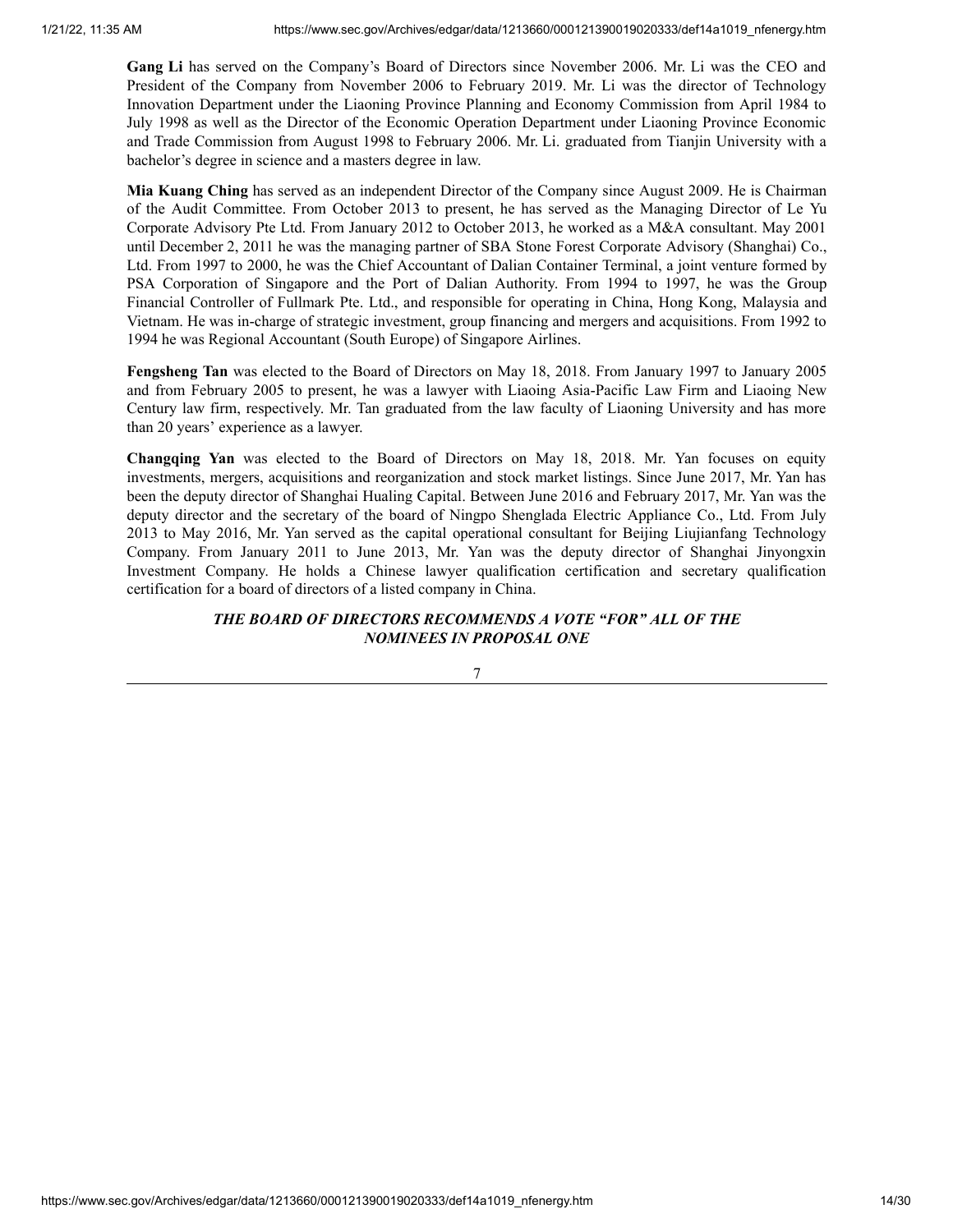#### **CORPORATE GOVERNANCE**

#### <span id="page-14-0"></span>**Board Leadership Structure**

The Board considers and establishes the appropriate leadership structure for the Company. The Board has concluded that the Company and its stockholders are best served by not having a formal policy on whether the same individual should serve as both Chief Executive Officer and Chairman of the Board. The Board believes that it is important to retain the flexibility to make this determination based on the circumstances at the time of the determination, recognizing that no single leadership structure will best serve the Company in all cases. This allows the Board to use its broad experience and knowledge to elect the most qualified director as Chairman of the Board, while maintaining its ability to either separate or combine the roles of Chairman and Chief Executive Officer.

#### **Independence of the Board of Directors**

As required under the listing standards of the Nasdaq Stock Market, a majority of the members of a listed company's Board of Directors must qualify as "independent," as affirmatively determined by the Board of Directors. The Company's Board of Directors consults with the Company's counsel to ensure that the Board's determinations are consistent with all relevant securities and other laws and regulations regarding the definition of "independent," including those set forth in pertinent listing standards of the Nasdaq Stock Market, as are in effect from time to time.

We undertook a review of the independence of our directors and, using the definitions and independence standards for directors provided in the rules of The NASDAQ Stock Market, considered whether any director has a material relationship with us that could interfere with his or her ability to exercise independent judgment in carrying out their responsibilities. As a result of this review, we determined that Mia Kuang Ching, Ju Li, Fengsheng Tan and Changqing Yan were "independent directors" as defined under the rules of The NASDAQ Stock Market.

#### **Committees of the Board of Directors**

The Board has established three standing committees: an Audit Committee, a Compensation Committee and a Nominating Committee. Each committee's members all qualify as "independent" under the rules and regulations of the SEC and the Nasdaq Stock Market.

#### *Audit Committee*

The current members of our audit committee are Mia Kuang Ching (Chair), Changqing Yan and Fengsheng Tan, each of whom we believe satisfies the independence requirements of the Securities and Exchange Commission. We believe Mr. Ching is qualified as an audit committee financial expert under the regulations of the SEC by reason of his work experience. Our audit committee assists our Board of Directors in its oversight of:

- The integrity of our financial statements;
- Our independent registered public accounting firm's qualifications and independence; and
- The performance of our independent auditors.

The Audit Committee's charter is available in the Company Governance Documents section of the Investor Relations section of the Company's website at: *www.bimihc.com*.

#### *Compensation Committee*

The current members of our compensation committee are Changqing Yan (Chair), Fengsheng Tan and Ju Li. The Compensation Committee reviews and, as it deems appropriate, recommends to the Board policies, practices and procedures relating to the compensation of the Company's executive officers and other managerial employees, including the determination, in its discretion, of the amount of annual bonuses, if any, for our executive officers and other professionals. The Compensation Committee advises and consults with our senior executives as may be requested regarding managerial personnel policies.

The Compensation Committee's charter is available in the Company Governance Documents section of the Investor Relations section of the Company's website at: *www.bimihc.com*.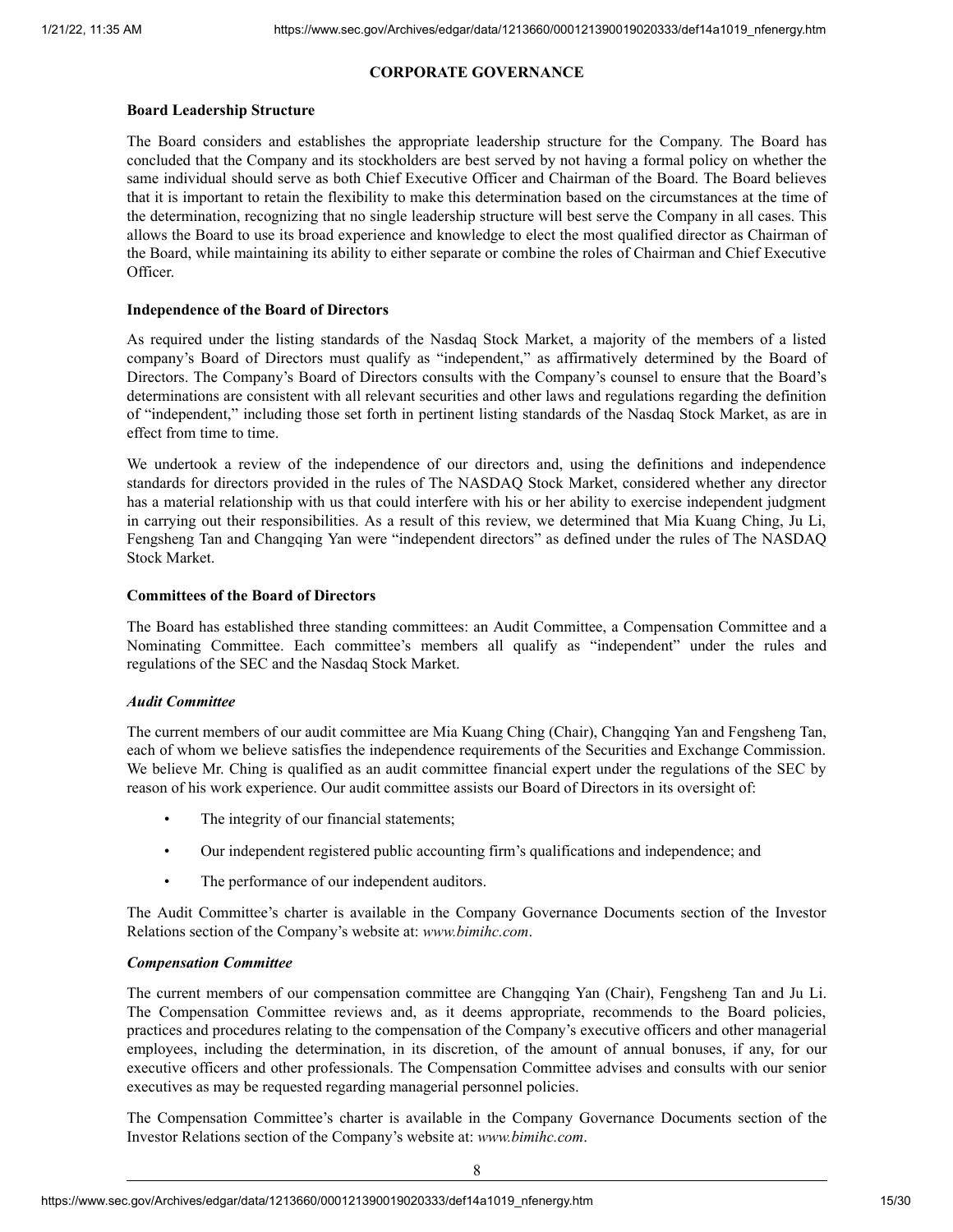#### *Nominating Committee*

The current members of our nominating committee are Fengsheng Tan (Chair), Mia Kuang Ching and Ju Li.

The Nominating Committee identifies and recommends nominees to the Board and oversees compliance with our corporate governance guidelines.

The Nominating Committee is responsible for assembling for stockholder consideration a group of nominees that, taken together, have the experience, qualifications, attributes, and skills appropriate for functioning effectively as a Board. The Nominating Committee reviews the composition of the Board in light of the Company's changing requirements, its assessment of the Board's performance, and the inputs of stockholders and other key constituencies.

While the Nominating Committee has not adopted specific minimum criteria for director nominees, the Committee looks for certain characteristics common to all board members, including integrity, strong professional reputation and record of achievement, constructive and collegial personal attributes, and the ability and commitment to devote sufficient time and energy to Board service.

In addition, the Nominating Committee seeks to include on the Board a complementary mix of individuals with diverse backgrounds and skills that can help the Board to meet the broad set of challenges that it confronts. These individual qualities can include matters like experience in the Company's industry, technical experience (for example, financial or technological expertise), experience gained in situations comparable to the Company's, leadership experience, and relevant geographical experience. The Committee does not assign specific weights to particular criteria and no particular criterion is necessarily applicable to all prospective nominees.

The following is a brief description of the specific experience and qualifications, attributes or skills of each director that led to the conclusion that such person should serve as a director of NF Energy:

- Mr. Yongquan Bi serves as our Chairman of the Board. The Board believes that Mr. Bi's diverse work experience, his education, and his demonstrated leadership ability qualify him to serve as our Chairman.
- Mr. Tiewei Song's qualifications to serve on our Board of Directors include his experience in capital raising and business management.
- Mr. Gang Li's qualifications to serve on our Board of Directors include his experience in interacting with government officials at local and provincial levels, and his extensive social resources and ability to obtain capital financing.
- Mr. Ju Li's qualifications to serve on our Board of Directors include his financial investment and enterprise management experience.
- Mr. Mia Kuang Ching's qualifications to serve on our Board of Directors include his years of business experience and his familiarity with financial accounting matters.
- Mr. Fengsheng Tan's qualifications to serve on our Board of Directors include his legal and corporate governance background.
- Mr. Changqing Yan's qualifications to serve on our Board of Directors include his experience in financing, shareholder reform, and IPO and listing guidance.

The Nominating Committee will consider all bona fide candidates for election to the Board of Directors and will consider any stockholder nominations pursuant to the same criteria, provided those nominated are submitted in accordance with applicable law and within the time periods set forth herein for receipt of stockholder proposals for the 2019 Annual Meeting of Stockholders. To date, the Company has not received any recommendations from stockholders for candidates for inclusion in the committee's slate of nominees.

The Nominating Committee's charter is available in the Company Governance Documents section of the Investor Relations section of the Company's website at: *www.bimihc.com*.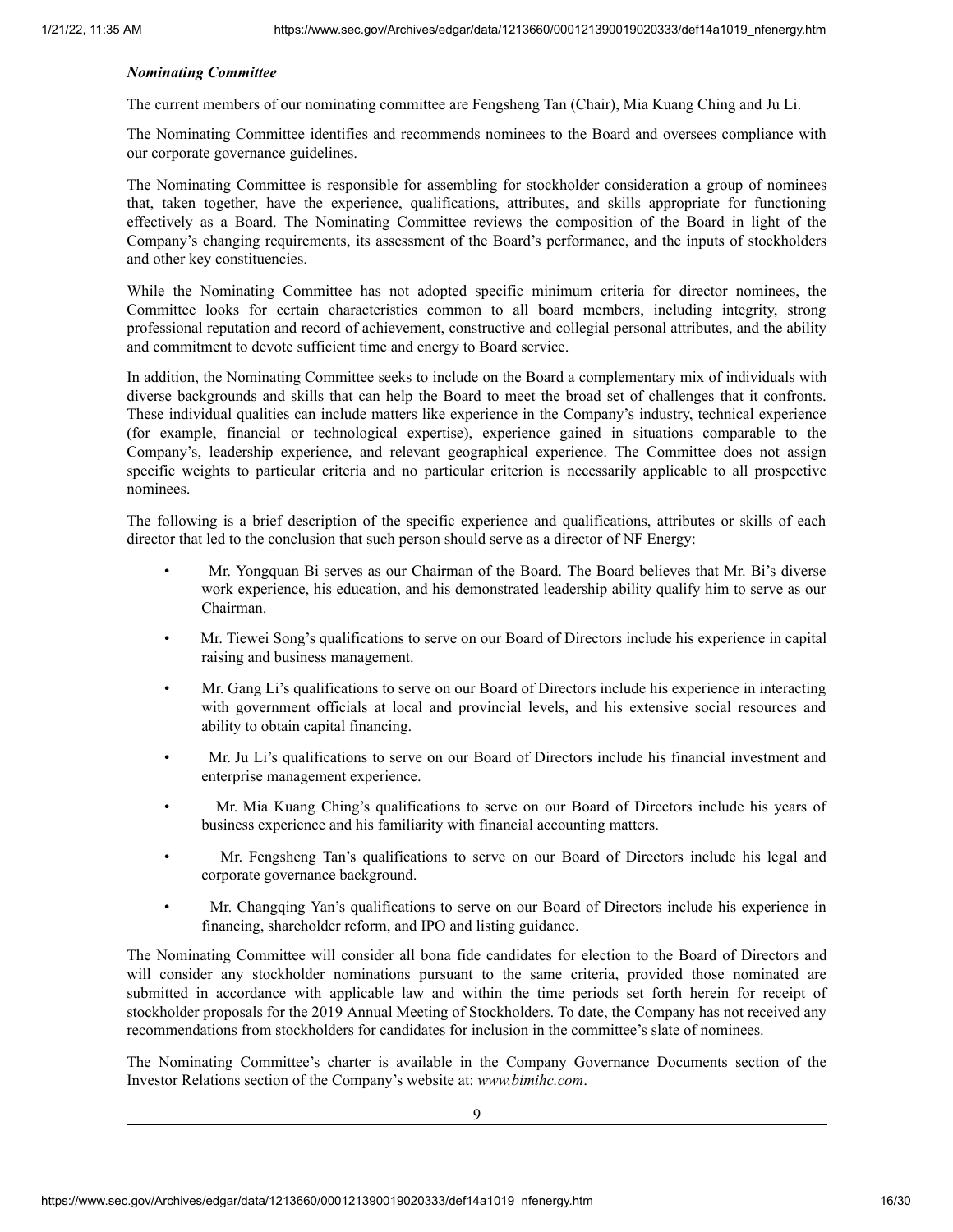#### **Meetings of the Board of Directors**

The Board of Directors met five times during 2018 and acted one time by unanimous written consent. All directors attended at least 75% of the meetings of the Board of Directors held during the period for which they were a director.

We expect that all of our directors will attend the 2019 Annual Meeting of Stockholders. We do not maintain a formal policy regarding director attendance at our annual meeting of stockholders.

#### **The Board's Role in Risk Oversight**

The Board of Directors has an active role, as a whole and also at the committee level, in overseeing management of the Company's risks. The Board regularly reviews information regarding the Company's credit, liquidity and operations, as well as the risks associated with each. The Compensation Committee is responsible for overseeing the management of risks relating to the Company's executive compensation plans and arrangements. The Audit Committee oversees management of financial risks. The Nominating Committee manages risks associated with the independence of the Board of Directors and potential conflicts of interest of director nominees. While each committee is responsible for evaluating certain risks and overseeing the management of such risks, the entire Board of Directors is regularly informed through committee reports about such risks.

#### **Stockholder Communications with the Board of Directors**

The Company's corporate governance policies set forth a process by which stockholders and other interested third parties can send communications to the non-management members of the Board of Directors. When stockholders or other interested third parties have concerns, they may make them known to the nonmanagement directors by communication to: independent.director@nfenergy.com. All such correspondence is provided to the independent directors at, or prior to, the next regular Board meeting.

#### **Code of Business Conduct and Ethics**

The Company has adopted a Code of Business Conduct and Ethics that applies to all officers, directors, employees, consultants and advisors. The Code of Business Conduct and Ethics is available in the Company Governance Documents section of the Investor Relations section of the Company's website at *www.bimihc.com*. If the Company makes any substantive amendments to the Code of Business Conduct and Ethics or grants any waiver from a provision of the Code to any executive officer or director, the Company will promptly disclose the nature of the amendment or waiver on its website.

10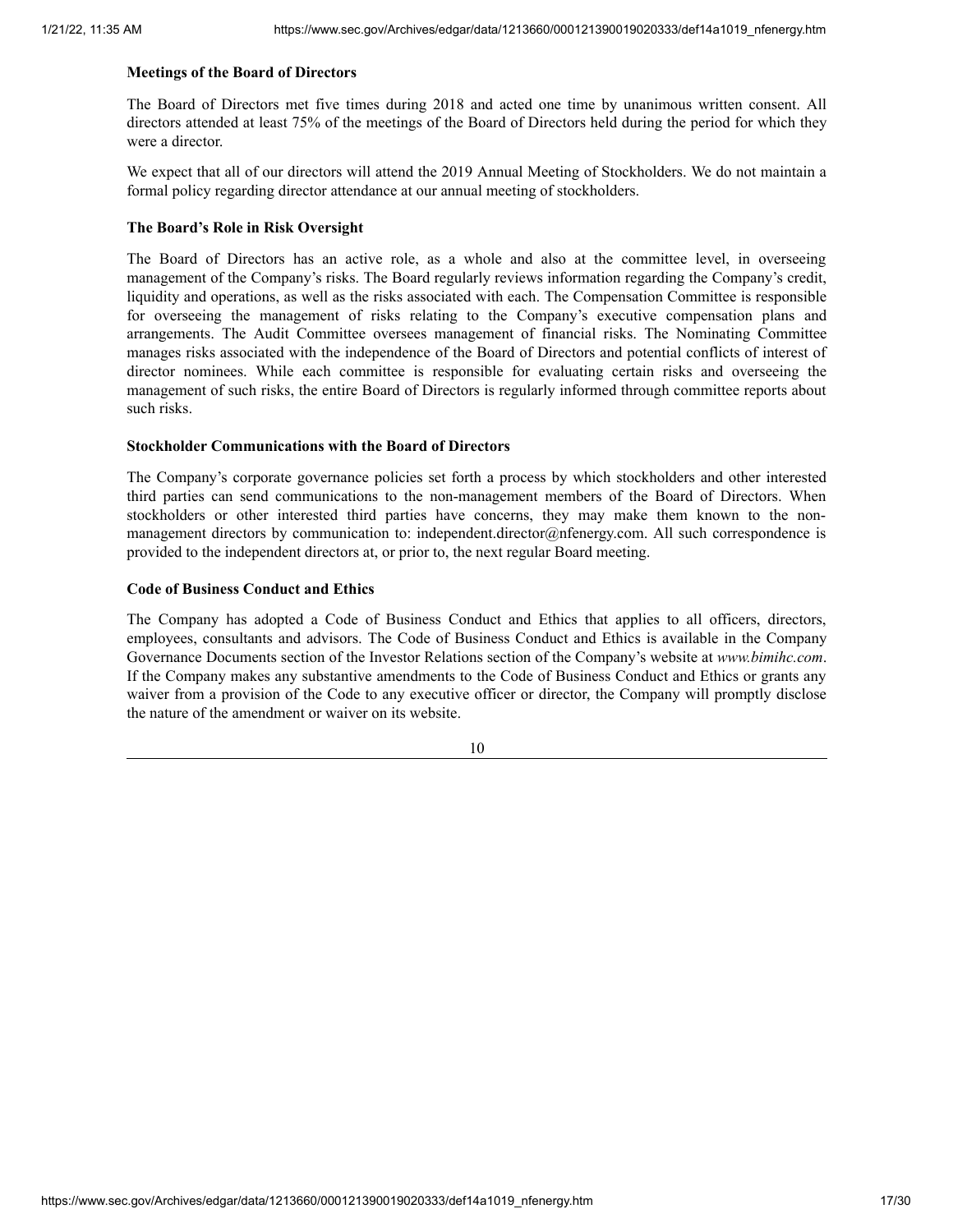#### **EXECUTIVE COMPENSATION**

#### <span id="page-17-0"></span>**Compensation of Executive Officers**

We did not provide any compensation to our executive officers for the years ended December 31, 2017 or 2018.

#### **Compensation of Directors**

As of December 31, 2018, we had five non-employee directors, of whom only Mr. Mia Kuang Ching has received compensation, as set forth in the table below. Our other non-employee directors received no compensation for their services as directors. Directors who are also employees of the Company and/or its subsidiaries received no additional compensation for their services as directors:

| <b>Name</b>     | Compensation | Other Fees | Total  |
|-----------------|--------------|------------|--------|
| Mia Kuang Ching | 24,000       | $-$ \$     | 24,000 |

#### **Outstanding Equity Awards at December 31, 2018**

We have not implemented a stock option plan at this time and since inception, we have not issued any stock options, stock appreciation rights or other equity awards to our executive officers. We may decide, at a later date, and reserve the right to, initiate such a plan or plans as deemed appropriate by the Board of Directors.

#### **Pension Benefits**

We have not entered into any pension benefit agreements with any of our executive officers or directors. We contribute to the social insurance for our employees each month, which includes pension, medical insurance, unemployment insurance, occupational injuries insurance and housing provision funds in accordance with PRC regulations.

#### **Compensation Committee Interlocks and Insider Participation**

None of our executive officers serves as a member of the board of directors or compensation committee of any entity that has one or more executive officers serving as a member of our Board of Directors or Compensation Committee.

$$
1\\1
$$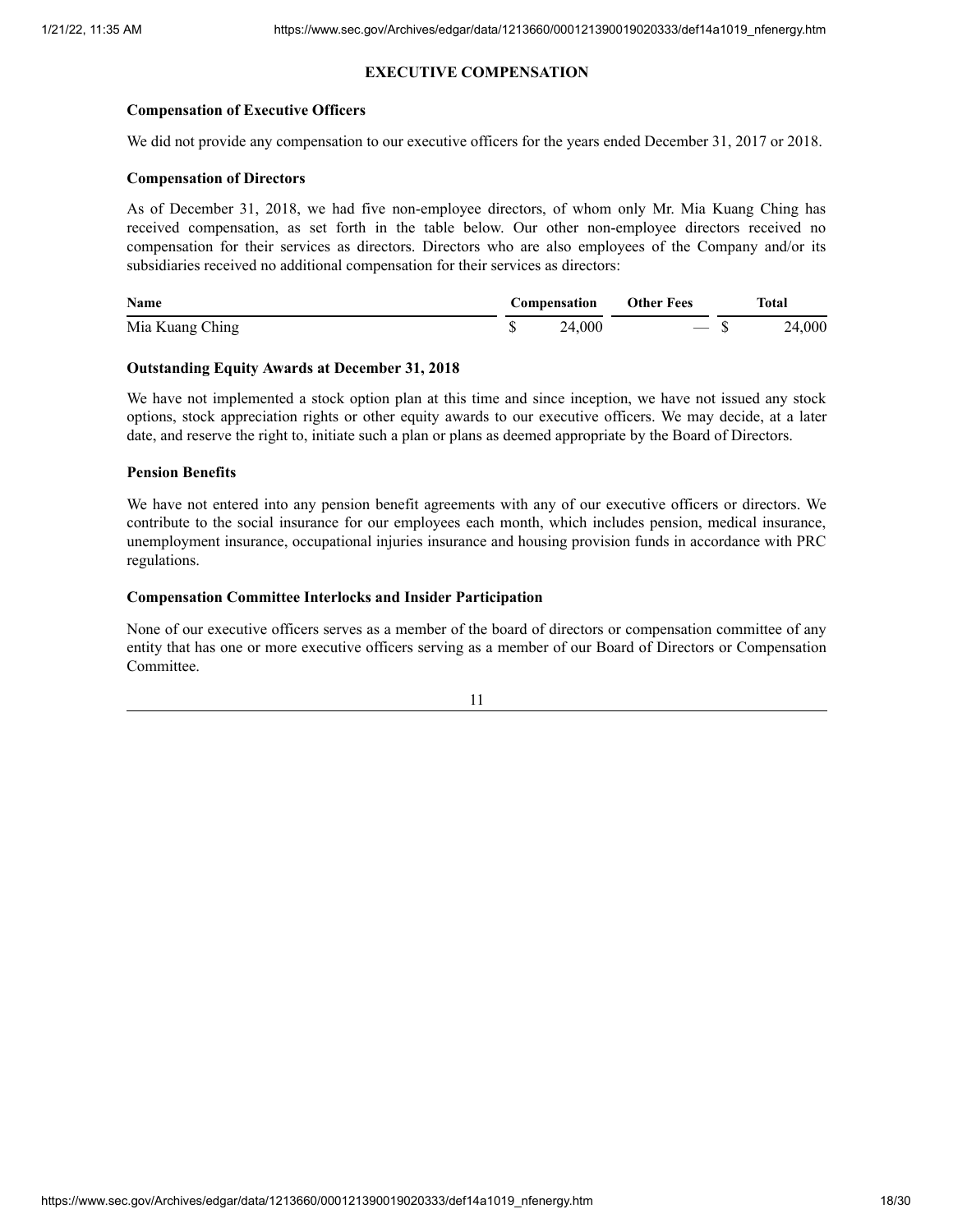#### **SECURITY OWNERSHIP OF CERTAIN BENEFICIAL OWNERS AND MANAGEMENT**

<span id="page-18-0"></span>The following table sets forth information regarding beneficial ownership of our common stock as of August 29, 2019 for: (i) each stockholder known by us to be the beneficial owner of more than 5% of the outstanding shares of our common stock; (ii) each of our directors; (iii) each of our named executive officers; and (iv) all of our directors and executive officers as a group:

|                                                | <b>Amount</b> and<br><b>Nature of</b><br><b>Beneficial</b> | Percentage of<br><b>Beneficial</b> |
|------------------------------------------------|------------------------------------------------------------|------------------------------------|
| Name and Address of Beneficial Owner(s)        | Owner(s) $^{(1)(2)}$                                       | Ownership                          |
| Pelaria <sup>(3)</sup>                         |                                                            |                                    |
| P.P.O. Box 957 Offshore                        |                                                            |                                    |
| Incorporation Centre Road Town,                |                                                            |                                    |
| Tortola, BVI                                   | 1,540,119                                                  | 19.08%                             |
| Cloverbay <sup>(3)</sup>                       |                                                            |                                    |
| P.P.O. Box 957 Offshore                        |                                                            |                                    |
| Incorporation Centre Road Town,                |                                                            |                                    |
| Tortola, BVI                                   | 834,142                                                    | 10.33%                             |
| Yongquan Bi, Chairman                          | 1,500,000                                                  | 18.58%                             |
| Gang Li, Director <sup>(4)(6)</sup>            | 1,899,409                                                  | 23.52%                             |
| Lihua Wang <sup>(5)(6)</sup>                   | 474,852                                                    | 5.88%                              |
| Tingting Zhang, Chief Financial Officer        |                                                            |                                    |
| Mia Kuang Ching, Director                      |                                                            |                                    |
| Tiewei Song, Director, Chief Executive Officer |                                                            |                                    |
| Fengsheng Tan, Director                        |                                                            |                                    |
| Changqing Yan, Director                        |                                                            |                                    |
| Ju Li, Director                                |                                                            |                                    |
| All officers, directors as a group (8 persons) | 3,874,261                                                  | 47.99%                             |

<sup>(1)</sup> Pursuant to Rule 13-d-3 under the Securities Exchange Act of 1934, as amended, beneficial ownership of a security consists of sole or shared voting power (including the power to vote or direct the voting) and/or sole or shared investment power (including the power to dispose or direct the disposition) with respect to a security whether through a contract, arrangement, understanding, relationship or otherwise. Unless otherwise indicated, each person indicated above has sole power to vote, or dispose or direct the disposition of all shares beneficially owned.

- (4) Represents the 80% beneficial ownership of the shares of Weiye Energy, described in footnote 3 above.
- (5) Represents the 20% beneficial ownership of the shares of Weiye Energy, described in footnote 3 above.
- (6) Unless as otherwise set forth in the table, the address of each beneficial owner is c/o NF Energy Saving Corporation, at Suite 3708, R&F Building, No. 6, Gang Xing Road, Zhongshan District, Dalian, Liaoning Province, P. R. China.

#### **Certain Relationships and Related Transactions**

#### *Amount Due to Related Parties*

As of December 31, 2018, the Company owed \$416,547 to Liaoning Bainianye New Energy Utilization Co., Ltd. ("Bainianye New Energy") for trade payables incurred in the first quarter of 2018. Bainianye New Energy

<sup>(2)</sup> This table is based upon information obtained from our stock records. Unless otherwise indicated in the footnotes to the above tables and subject to community property laws where applicable, we believe that each shareholder named in the above table has sole or shared voting and investment power with respect to the shares indicated as beneficially owned.

<sup>(3)</sup> Pelaria International Ltd. ("Pelaria") and Cloverbay International Limited ("Cloverbay") are the record owners of the stated number of shares. Pelaria and Cloverbay are wholly-owned subsidiaries of Liaoning Nengfa Weiye New Energy Application Co., Ltd. ("Weiye Energy"). Weiye Energy is 80% owned by Gang Li and 20% owned by Lihua Wang. Mr. Li and Ms. Wang are two of the three directors of Weiye Energy, and therefore, effectively share the voting and dispositive authority over the shares.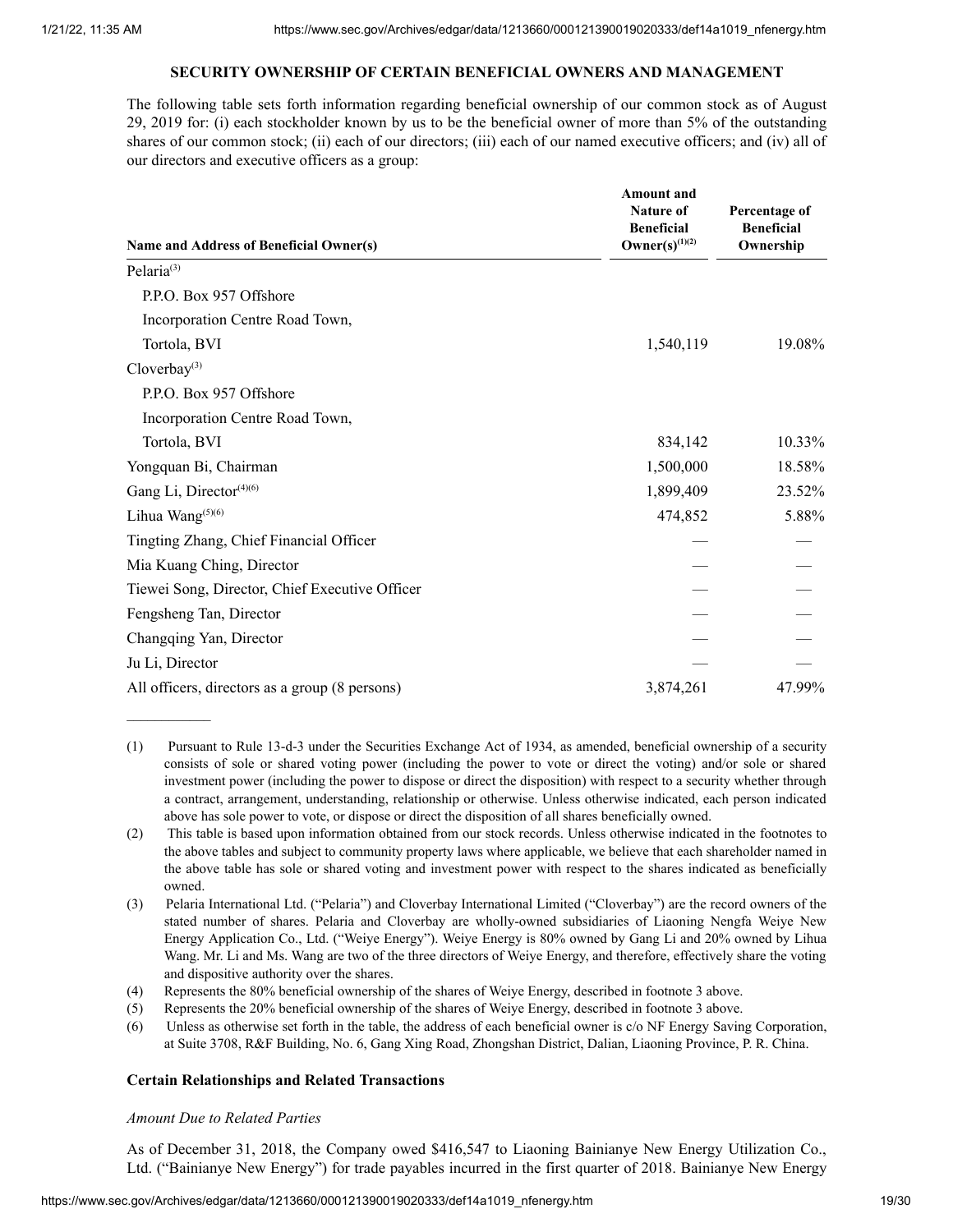1/21/22, 11:35 AM https://www.sec.gov/Archives/edgar/data/1213660/000121390019020333/def14a1019\_nfenergy.htm

is controlled by Ms. Li Hua Wang (the Company's former CFO) and Mr. Gang Li (the Company's former CEO). The payable was unsecured, interest-free and did not have a fixed repayment term.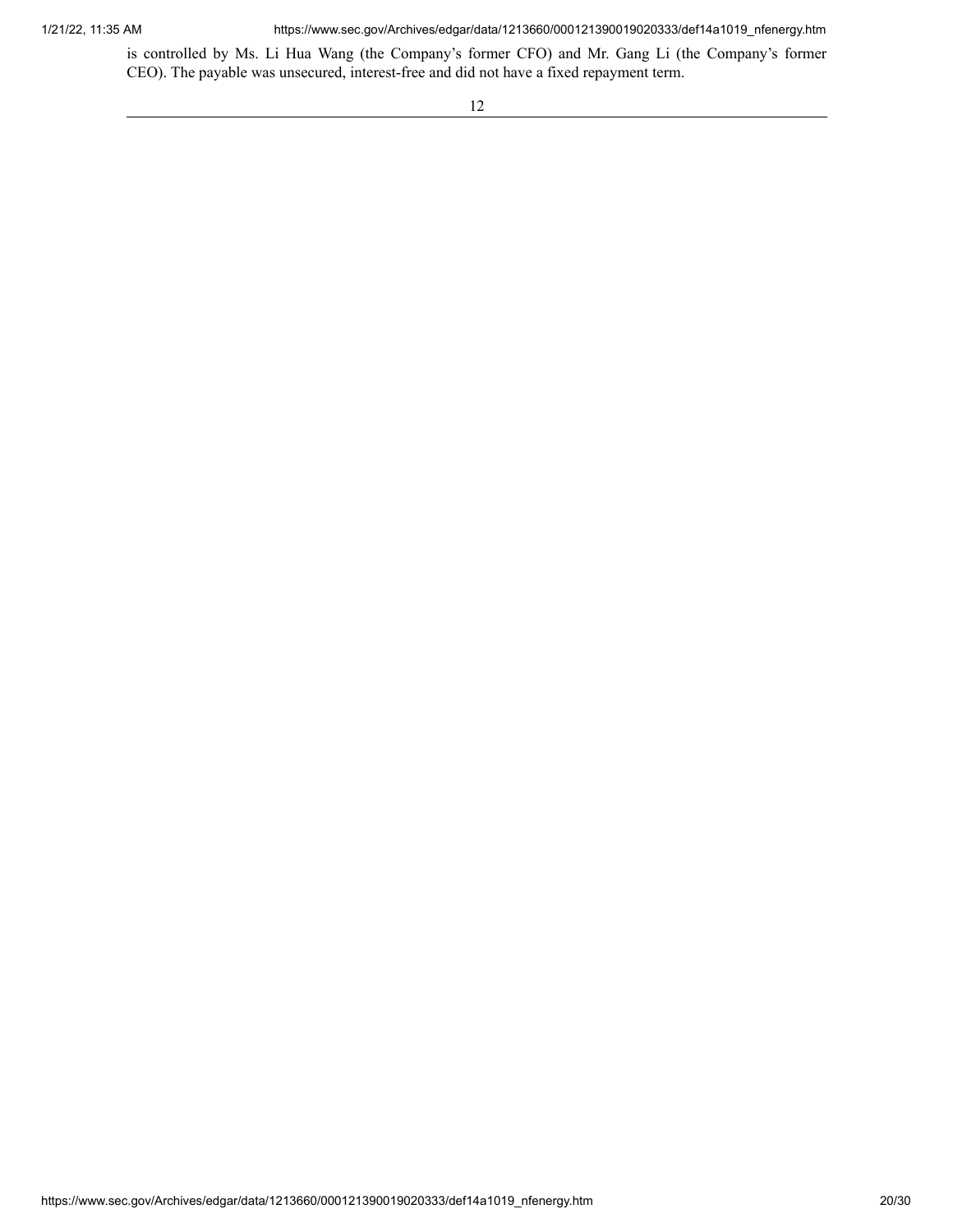In addition, as of December 31, 2018, the Company reported related party payables of \$918,033 due to Ms. Li Hua Wang of \$606,194, Mr. Haibo Gong (the executive director of the Company's subsidiary Liaoning Nengfa Tiefa Import & Export Co., Ltd.) of \$162,463, and Bainianye New Energy of \$174,256. The related party payables were incurred in the normal course of business for daily operating purposes during the first quarter of 2018. The payables are unsecured, interest-free and have no fixed repayment term.

As of December 31, 2017, the Company owed \$431,682 to Pelaris International Ltd for temporary advances incurred in 2011 and 2010 which was repaid in the first quarter of 2018. Pelaris International Ltd, the Company's principal stockholder, is controlled by Ms. Li Hua Wang and Mr. Gang Li. The debt was unsecured, interest-free and did not have a fixed repayment term.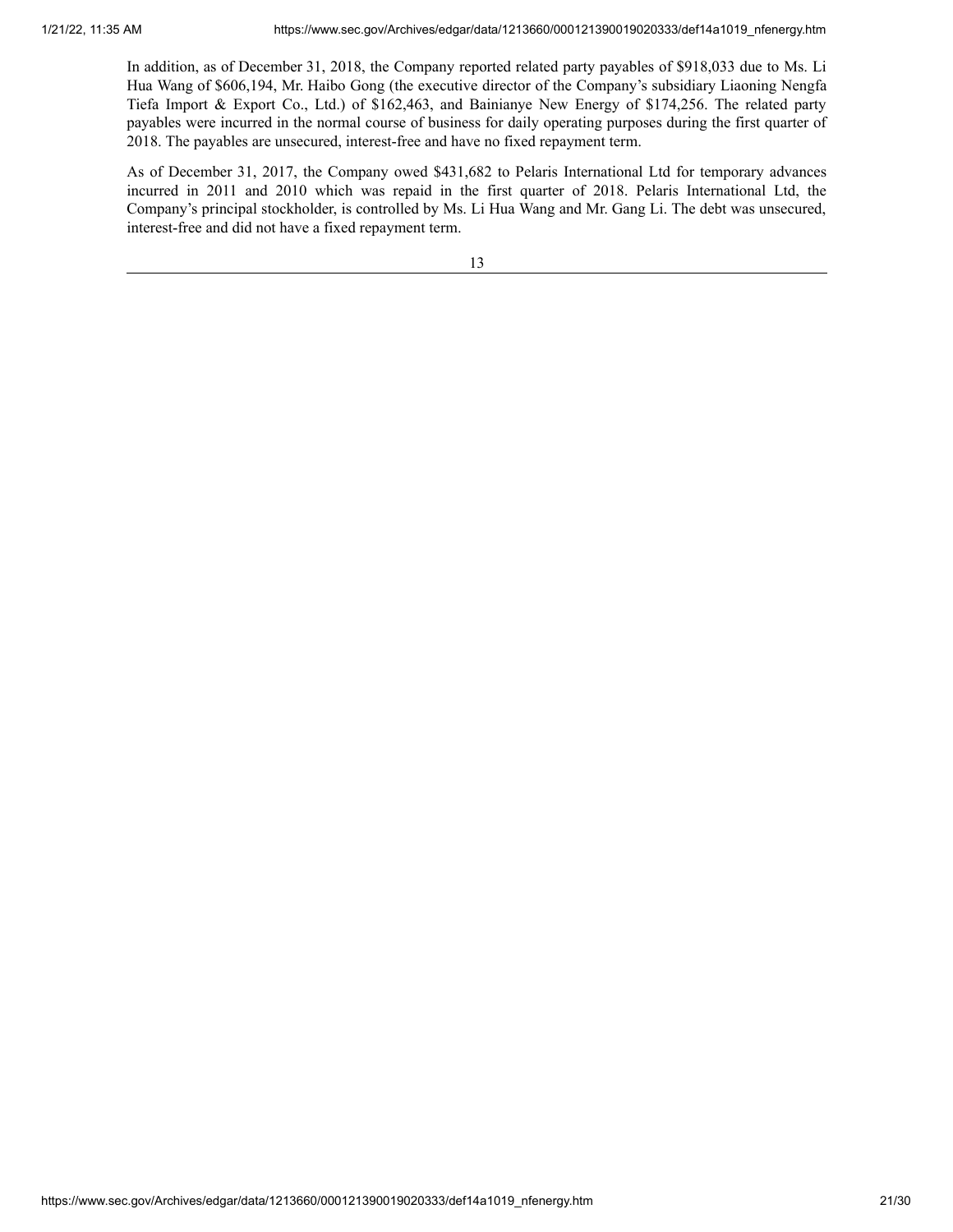#### **SECTION 16(A) BENEFICIAL OWNERSHIP REPORTING COMPLIANCE**

<span id="page-21-0"></span>Section 16(a) of the Securities Exchange Act of 1934, as amended, requires our executive officers and directors, and persons who beneficially own more than 10% of a registered class of our equity securities to file with the Securities and Exchange Commission initial statements of beneficial ownership, reports of changes in ownership and annual reports concerning their ownership of our common shares and other equity securities, on Forms 3, 4 and 5 respectively. Executive officers, directors and greater than 10% stockholders are required by the Securities and Exchange Commission regulations to furnish us with copies of all Section 16(a) reports they file. Based on our review of the copies of such forms received by us, or written representations that no other reports were required, and to the best of our knowledge, Tingting Zhang, Tiewei Song, Ju Li, Fengsheng Tan and Changqing Yan have not filed Forms 3 with the SEC in a timely manner.

#### **REPORT OF THE AUDIT COMMITTEE OF THE BOARD OF DIRECTORS\***

The Audit Committee oversees the Company's financial reporting process on behalf of the Board of Directors. Management has the primary responsibility for the financial statements and the reporting process, including the systems of internal control over financial reporting and disclosure controls and procedures. In fulfilling its oversight responsibilities, the Audit Committee reviewed the audited financial statements included in the Company's Annual Report on Form 10-K for the year ended December 31, 2018, as amended, with management, including a discussion of the quality, not just the acceptability, of the accounting principles, the reasonableness of significant judgments, and the clarity of disclosures in the financial statements.

The Audit Committee is responsible for reviewing, approving and managing the engagement of the Company's independent registered public accounting firm, including the scope, extent and procedures of the annual audit and compensation to be paid therefore, and all other matters the audit committee deems appropriate, including the Company's independent registered public accounting firm's accountability to the Board of Directors and the Audit Committee. The Audit Committee reviewed with the Company's independent registered public accounting firm, which is responsible for expressing an opinion on the conformity of audited financial statements with generally accepted accounting principles, its judgment as to the quality, not just the acceptability, of the Company's accounting principles and such other matters as are required to be discussed with the audit committee under auditing standards generally accepted in the United States, including those described in Statement on Auditing Standards No. 61, as amended, "Communication with Audit Committees," and discussed and reviewed the results of the Company's independent registered public accounting firm's examination of the financial statements. In addition, the Audit Committee discussed with the Company's independent registered public accounting firm the independent registered public accounting firm's independence from management and the Company, including the matters in the written disclosures and the letter regarding its independence as required by the applicable requirements of the Public Company Oversight Board regarding the independent accountant's communications with the audit committee concerning independence. The Audit Committee also considered whether the provision of any non-audit services was compatible with maintaining the independent registered public accounting firm's independence.

The Audit Committee discussed with the Company's independent registered public accounting firm the overall scope and plans for its audits, and received from them written disclosures and letter regarding their independence. The Audit Committee meets with the Company's independent registered public accounting firm, with and without management present, to discuss the results of its examinations and the overall quality of the Company's financial reporting. The Audit Committee held one meeting during the fiscal year ended December 31, 2018.

In reliance on the reviews and discussions referred to above, the Audit Committee recommended to the Board of Directors (and the Board of Directors approved) that the audited financial statements be included in the Company's Annual Report on Form 10-K for the year ended December 31, 2018 for filing with the Securities and Exchange Commission. The audit committee retained HHC, LLP as the Company's independent registered public accounting firm for the fiscal year ending December 31, 2019.

Audit Committee: Mia Kuang Ching Changqing Yan Fengsheng Tan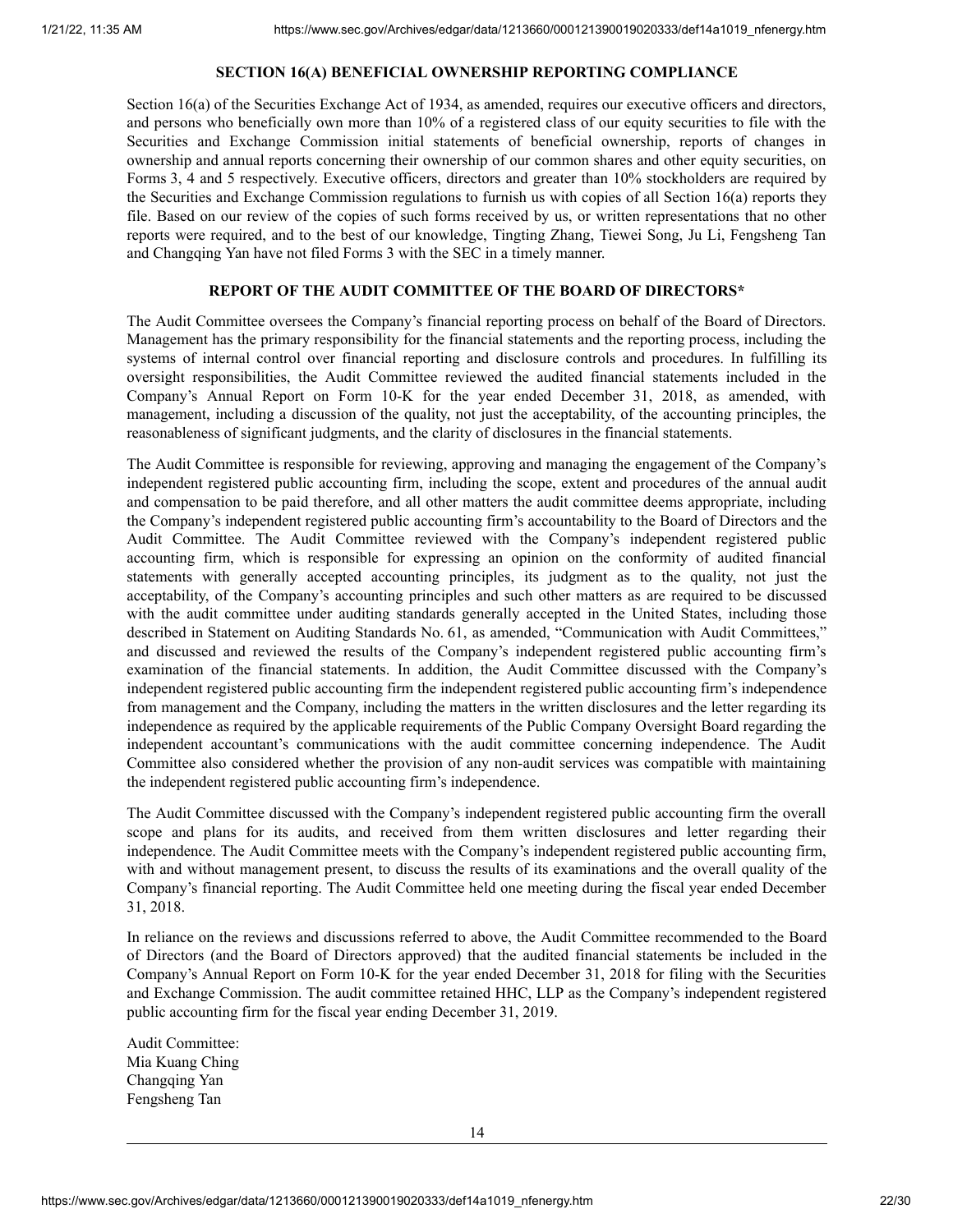#### **PROPOSAL TWO — APPROVAL OF AMENDMENT TO CERTIFICATE OF INCORPORATION TO CHANGE THE COMPANY'S NAME**

#### <span id="page-22-0"></span>**Background**

We intend to shift our focus from the energy sector to the pharmaceutical and healthcare business in 2019, so that our business will be mainly in the sale of medicines and other health-related commodities through the development of a marketing network. Through the expansion of pharmacy stores, acquisitions of businesses in the medical industry and franchise development, we intend to continue to build core competencies such as specialized services. We also intend to build up a professional team to take advantage of the market and investment opportunities in China.

As part of and the first step in our expansion and shift of focus from the energy sector to the pharmacy business, we entered into a stock purchase agreement to acquire Boqi Zhengji Pharmacy Chain Co., Ltd. in China. This transaction is anticipated to close during the fourth quarter of 2019.

The Board believes that the Company's current name NF Energy Saving Corporation, does not accurately reflect the Company's new focus, and a new company name that expresses what we envision ourselves to be and where we plan to compete and strive in the future is advisable.

#### **Text of the Proposed Charter Amendment**

We propose to amend Section 1 of our Certificate of Incorporation so that it would state in its entirety as follows:

FIRST. The name of this corporation shall be:

BOQI International Medical Inc.

#### **Purpose of the Proposed Charter Amendment**

The Board believes that it is advisable and it is in the best interests of our Company and our stockholders that the Company's name be changed to BOQI International Medical Inc., to accurately reflect the new focus of the Company and better express what we envision ourselves to be and where we plan to compete and strive in the future.

#### **Timing of the Proposed Charter Amendment**

If the proposed Charter Amendment is approved by our stockholders, it will become effective immediately upon the filing of a Certificate of Amendment to our Certificate of Incorporation with the Secretary of State of the State of Delaware, which we expect to file promptly after the Annual Meeting. If the proposed Charter Amendment is not approved by our stockholders, the name of the Company will remain unchanged.

#### **Board Recommendation**

The Board unanimously recommends that our stockholders vote "FOR" approval of the amendment to our Certificate of Incorporation to change the Company's name to BOQI International Medical Inc.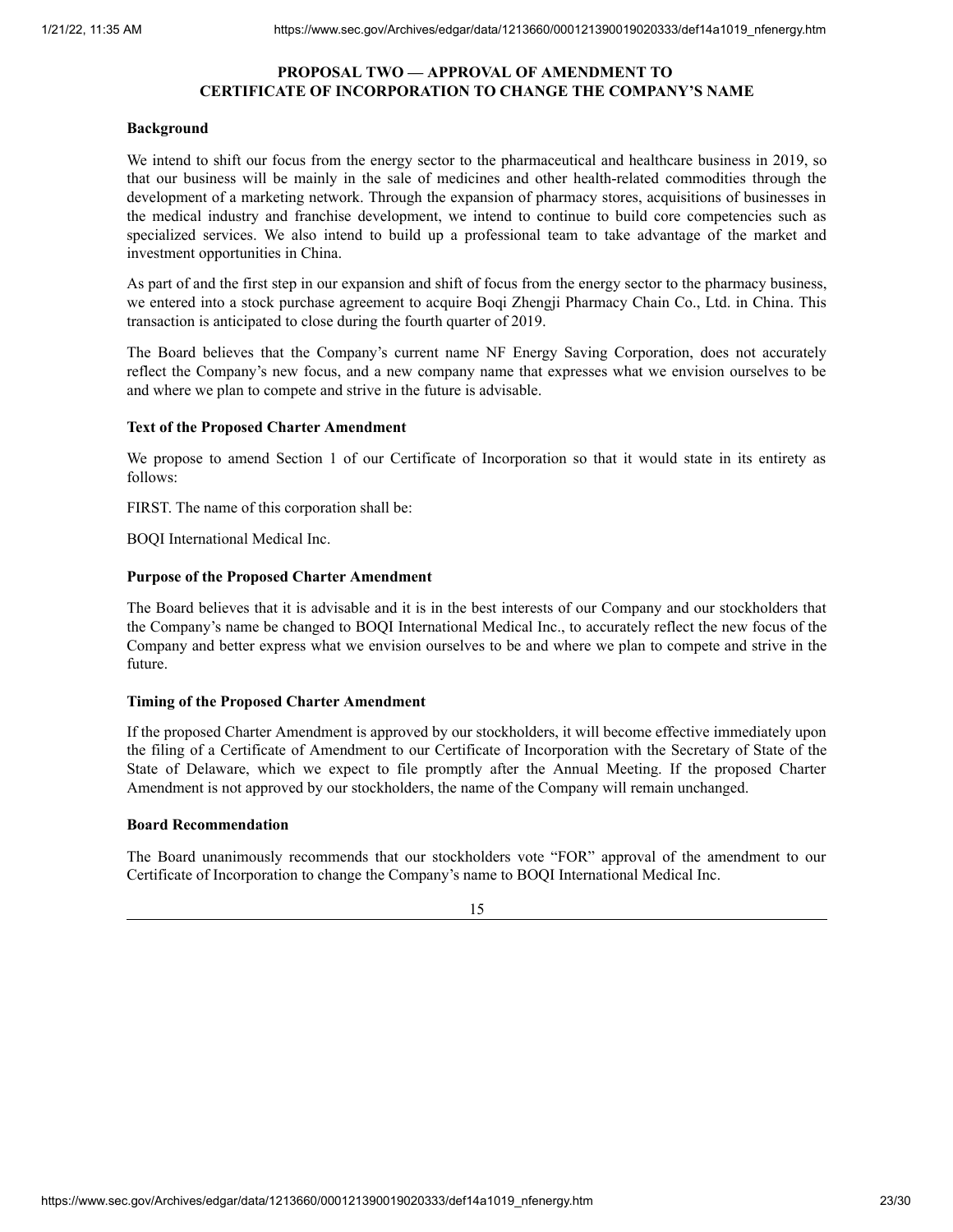#### **PROPOSAL THREE — ADVISORY VOTE ON EXECUTIVE COMPENSATION**

#### <span id="page-23-0"></span>**Background**

The Board is providing our stockholders with an advisory vote on our executive compensation pursuant to the Dodd-Frank Wall Street Consumer Protection Act ("Dodd-Frank Act") and Section 14A of the Securities Exchange Act of 1934, as amended. This advisory vote, commonly known as a say-on-pay vote, is a nonbinding vote on the compensation paid to our named executive officers as set forth in this proxy statement.

We did not provide any compensation to our executive officers for the years ended December 31, 2017 or 2018. We only compensated one director as indicated above.

This advisory vote on executive compensation, commonly referred to as a "say-on-pay" advisory vote, is not binding on our Board of Directors. However, the Board of Directors will take into account the result of the vote when determining future executive compensation arrangements.

At our 2016 Annual Meeting of Stockholders, our stockholders had the opportunity to vote on an advisory sayon-pay proposal. Votes cast were in favor of our say-on-pay proposal.

#### **Proposed Resolution**

The Board recommends that our stockholders vote in favor of the say-on-pay vote as set forth in the following resolution:

RESOLVED, that our stockholders approve, on an advisory basis, the determination not to compensate our named executive officers in 2018".

Stockholders are not voting to approve or disapprove the Board's recommendation. As this is an advisory vote, the outcome of the vote is not binding on us with respect to future executive compensation decisions, including those relating to our named executive officers, or otherwise. The Compensation Committee and Board expect to take into account the outcome of the vote when considering future executive compensation decisions.

#### **Next Say-On-Pay Vote**

Pursuant to Proposal Four — Advisory Vote on the Frequency of Future Advisory Votes on Executive Compensation, and assuming our stockholders agree with the Board's recommendation for an annual say-onpay vote, the next say-on-pay vote is anticipated to occur at our 2020 Annual Meeting of Stockholders.

#### **Board Recommendation**

The Board unanimously recommends that our stockholders vote "FOR" approval, on an advisory basis, of our executive compensation, or say-on-pay vote.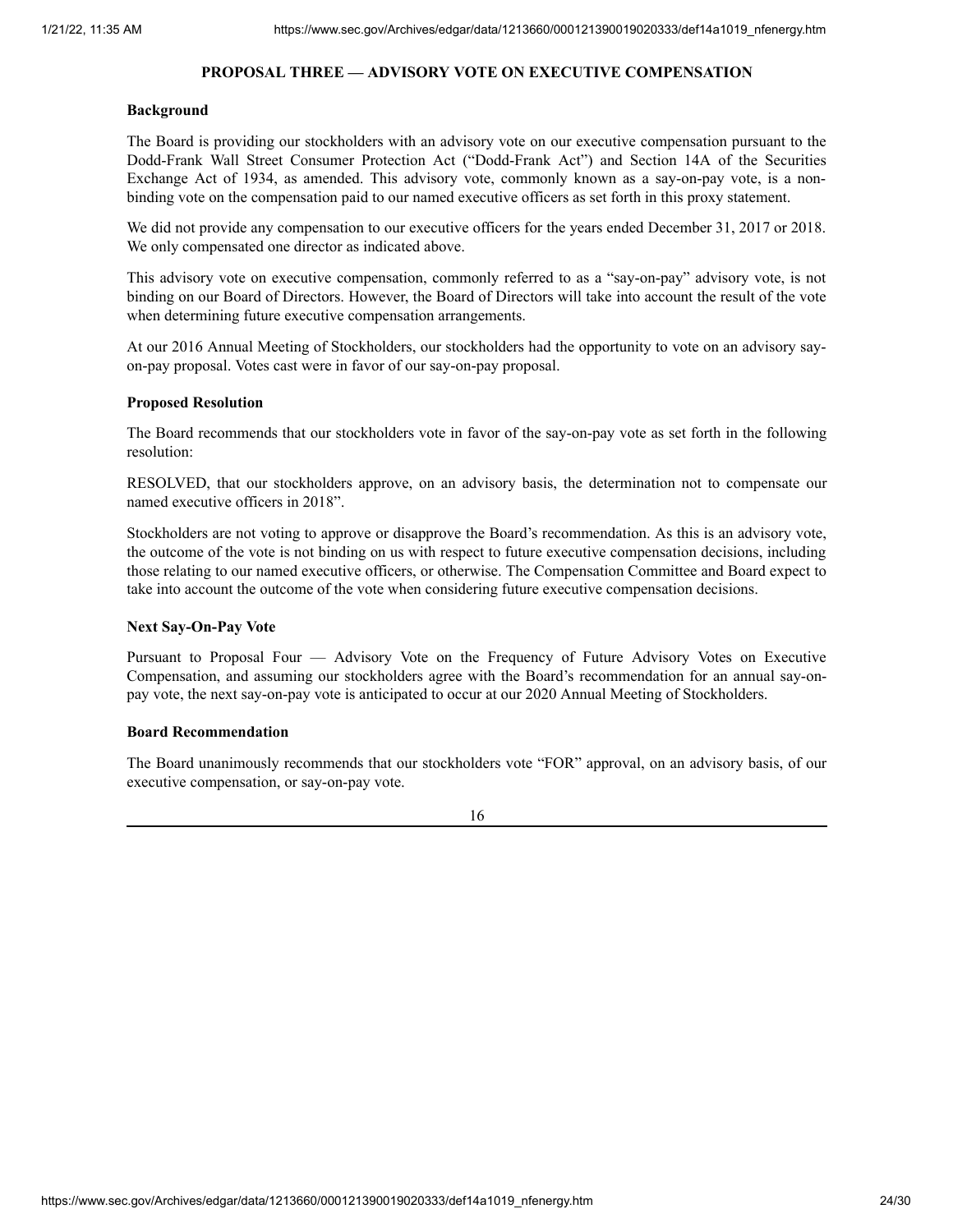#### **PROPOSAL FOUR — ADVISORY VOTE ON THE FREQUENCY OF FUTURE ADVISORY VOTES ON EXECUTIVE COMPENSATION**

#### <span id="page-24-0"></span>**Background**

The Board is providing our stockholders with an advisory vote on the frequency of future advisory votes on executive compensation, or say-on-pay votes, such as that provided for in Proposal Three — Advisory Vote on Executive Compensation. This non-binding advisory vote is required to be conducted every six years under Section 14A of the Securities Exchange Act of 1934, as amended, pursuant to the Dodd-Frank Act. Our last frequency of say-on-pay vote was held at our 2013 Annual Meeting of Stockholders, at which stockholders voted in favor of a triennial say-on-pay vote. The next required advisory vote on the frequency of future stockholder advisory votes on executive compensation will occur no later than the 2025 Annual Meeting of Stockholders.

Stockholders may indicate whether they prefer that we hold a say-on-pay vote every one year, two years, or three years, or they may abstain from this vote.

#### **Reasons for an Annual Say-on-Pay Vote Recommendation**

After careful consideration, the Board, upon recommendation of the Compensation Committee, has determined that holding a say-on-pay vote on an annual basis is the best approach for our stockholders at this time, and recommends that stockholders vote for future advisory votes on executive compensation to occur every one year. While our executive compensation program is designed to promote a long-term connection between pay and performance, the Board recognizes that executive compensation decisions are made annually and that an annual say-on-pay vote would:

- Align with our annual review of core elements of our executive compensation program;
- Allow stockholders to provide timely, direct input on our executive compensation philosophy, policies, and practices as disclosed in our proxy statement each year; and
- Be consistent with our practice of seeking input and engaging in dialogue with our stockholders on corporate governance matters and our executive compensation philosophy, policies, and practices. Currently, we do not pay executive compensation and because of the transition of the Company and possible changes, we feel that holding the vote every year is the best course of action.

Stockholders are not voting to approve or disapprove the Board's recommendation. Instead, stockholders may indicate their preference regarding the frequency of future say-on-pay votes by selecting every one year, two years, or three years. Stockholders that do not have a preference regarding the frequency of future say-on-pay votes may abstain from voting on the proposal.

The option of every one year, two years, or three years that receives the highest number of votes cast by our stockholders will reflect the frequency for future say-on-pay votes that has been selected by our stockholders. As this is an advisory vote, the outcome of the vote is not binding on us, and the Compensation Committee and the Board may decide that it is in the best interests of our stockholders to hold a say-on-pay vote more or less frequently than the preference receiving the highest number of votes of our stockholders. However, the Compensation Committee and the Board value the opinions expressed by our stockholders in their vote on this proposal and expect to take into account the outcome of this vote when considering the frequency of future advisory votes on executive compensation.

#### **Board Recommendation**

The Board unanimously recommends that our stockholders vote for a frequency of every "ONE YEAR," on an advisory basis, for future advisory votes on executive compensation, or say-on-pay votes.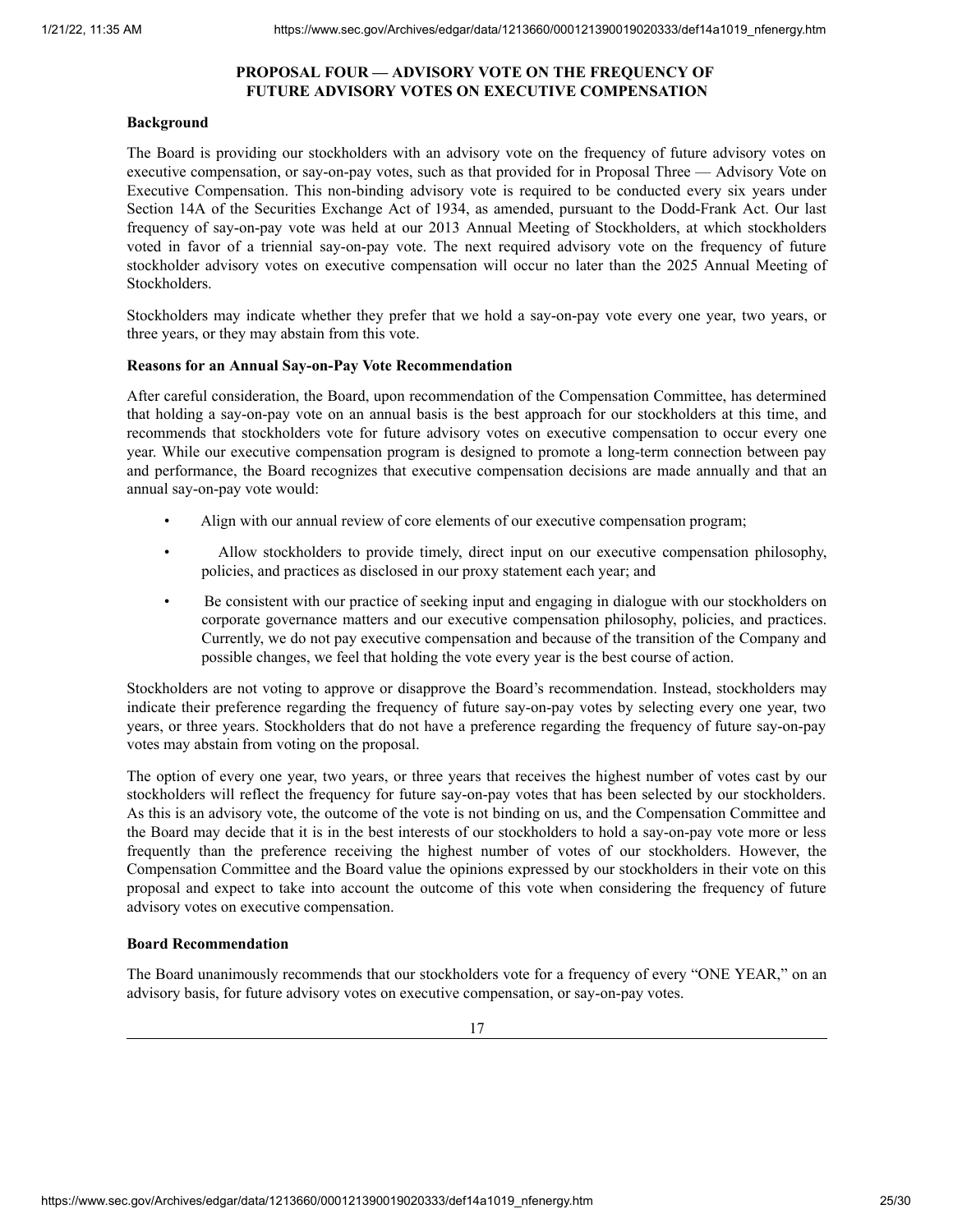#### **PROPOSAL FIVE**

#### **RATIFICATION OF SELECTION OF INDEPENDENT REGISTERED PUBLIC ACCOUNTING FIRM**

<span id="page-25-0"></span>The Audit Committee of the Board of Directors has selected HHC, LLP as the Company's independent registered public accounting firm for the fiscal year ending December 31, 2018. Representatives of HHC, LLP are expected to be present at the Annual Meeting and will be available to respond to appropriate questions.

Stockholder ratification of the selection of HHC, LLP as the Company's independent registered public accounting firm is not required by the Company's Bylaws or otherwise. However, the Board of Directors, on behalf of the Audit Committee, is submitting the selection of HHC, LLP to the stockholders for ratification as a matter of good corporate practice. If the stockholders fail to ratify the selection, the Audit Committee will reconsider whether or not to retain that firm. Even if the selection is ratified, the Audit Committee in its discretion may direct the appointment of different independent registered public accounting firm at any time during the year if they determine that such a change would be in the best interests of the Company and its stockholders.

*Vote Required.* The affirmative vote of a majority of the shares of Common Stock present, whether in person or represented by proxy, and entitled to vote at the Annual Meeting is required to ratify the selection of HHC, LLP. Unless otherwise indicated, properly executed proxies will be voted in favor of this Proposal Five.

#### *THE BOARD OF DIRECTORS RECOMMENDS A VOTE "FOR" PROPOSAL FIVE*

#### **Principal Accountant Fees**

The following table represents the aggregate fees billed for professional audit services rendered by our independent auditor, HKCMCPA Company Limited ("HKCMCPA") for their audit of our annual financial statements during the year ended December 31, 2017, and our independent auditor, HHC LLP ("LLP") for their audit of our annual financial statements during the year ended December 31, 2018.

Audit fees and other fees of auditors are listed as follows:

| <b>Year Ended December 31</b>      |   | 2018<br>(HHC) |  | 2017<br>(HKCMCPA) |  |
|------------------------------------|---|---------------|--|-------------------|--|
| <b>Audit Fees</b>                  | S | 139,500 \$    |  | 74,500            |  |
| <b>Audit-Related Fees</b>          |   |               |  |                   |  |
| Tax Fees                           |   |               |  |                   |  |
| All Other Fees                     |   |               |  |                   |  |
| Total Accounting Fees and Services | S | 139,500 \$    |  | 74,500            |  |

Audit Fees. These are fees for professional services for the audit of the Company's annual financial statements, and for the review of the financial statements included in the Company's filings on Form 10-Q, and for services that are normally provided in connection with statutory and regulatory filings or engagements. The amount of \$120,000 shown for HHC in 2018 related to the audit of the Company's annual financial statements for the fiscal year ended December 31, 2018. The amount of \$19,500shown for HKCMCPA in 2018 related to the review of the financial statements included in the Company's filings on Form 10-Q for the first, second and third quarters of 2018. The amount of \$74,500 shown for HKCMCPA in 2017 related to (i) the audit of the Company's annual financial statements for the fiscal year ended December 31, 2017, and (ii) the review of the financial statements included in the Company's filings on Form 10-Q for the first, second and third quarters of 2017.

Audit-Related Fees. These are fees for the assurance and related services reasonably related to the performance of the audit or the review of the Company's financial statements. There were no audit-related fees billed during the years ended December 31, 2018 or 2017.

Tax Fees. These are fees for professional services with respect to tax compliance, tax advice, and tax planning. There were no tax fees billed during the years ended December 31, 2018 or 2017.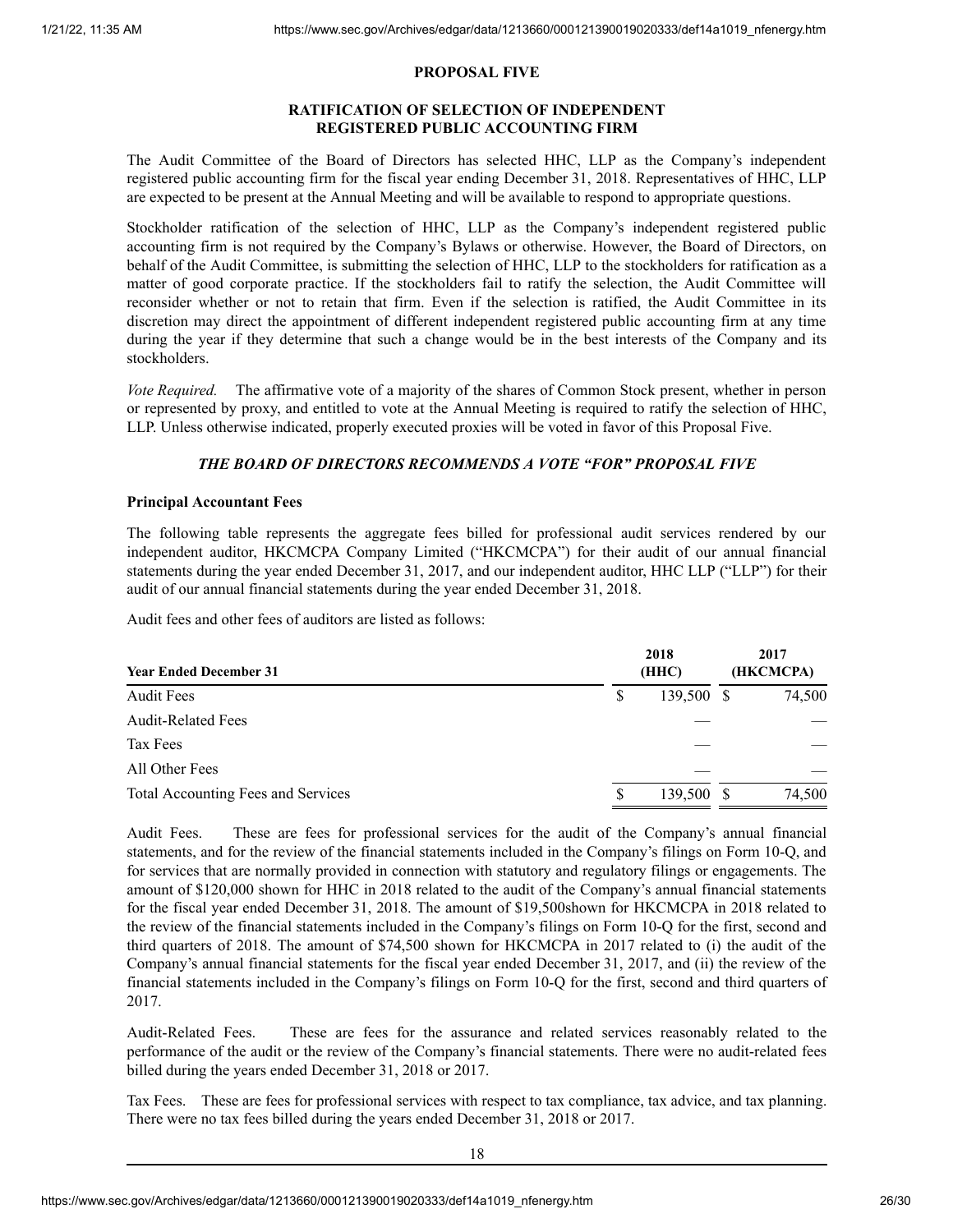All Other Fees. These are fees for permissible work that does not fall within any of the other fee categories, i.e. Audit Fees, Audit-Related Fees, Tax Fees and allowable working costs. There were no other fees billed during the years ended December 31, 2018 or 2017.

Pre-Approval Policy and Procedures for Audit and Non-Audit Services

The audit committee has the sole and direct responsibility for appointing, evaluating and retaining our independent registered public accounting firm and overseeing their work. All audit services to be provided to us and all non-audit services, other than de minims non-audit services, to be provided to us by our independent auditors must be approved in advance by our audit committee.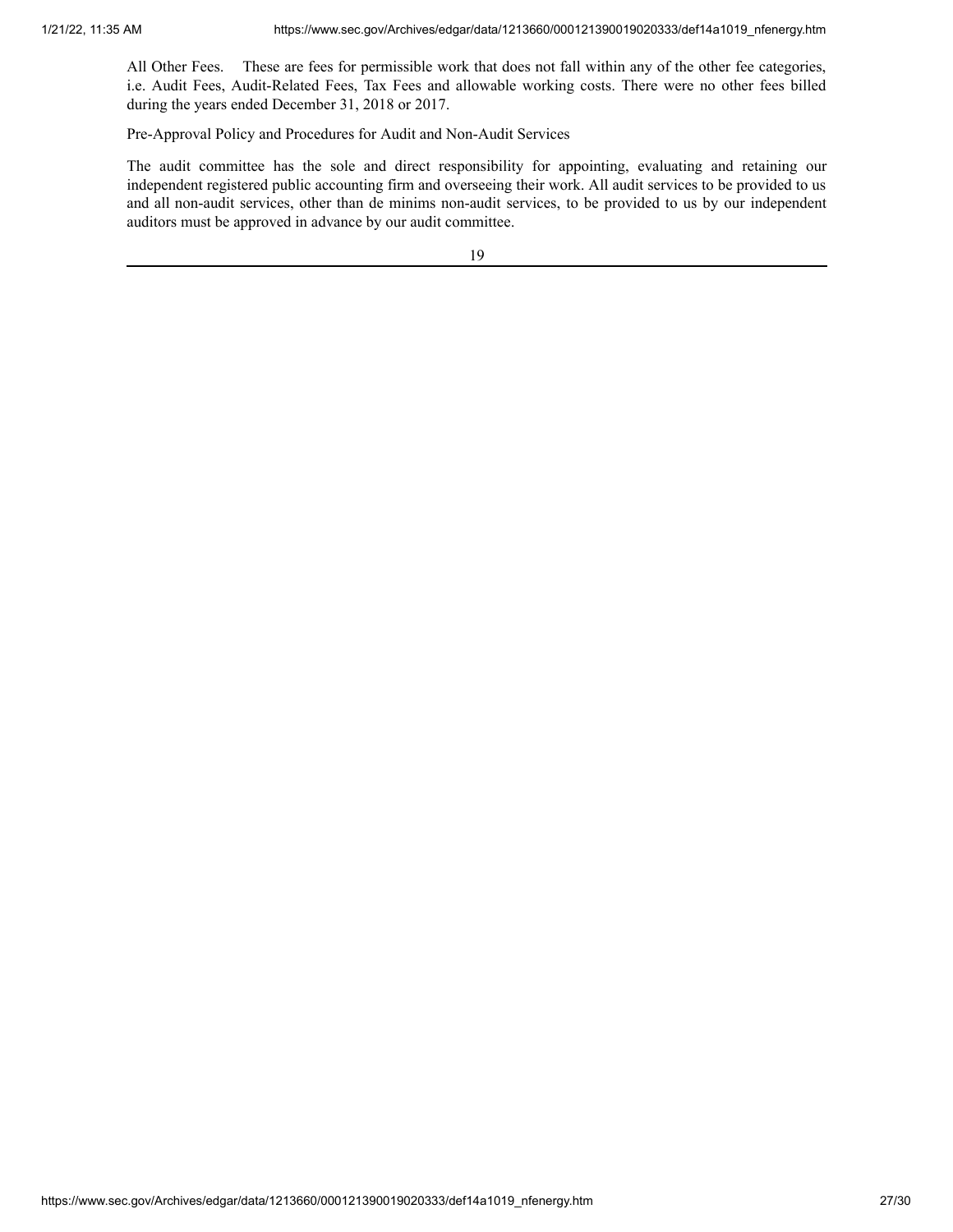#### **ADDITIONAL INFORMATION**

#### <span id="page-27-0"></span>**Stockholder Proposals and Director Nominations**

Proposals by stockholders that are submitted for inclusion in our proxy statement for our 2020 Annual Meeting of Stockholders must follow the procedures set forth in Rule 14a-8 under the Securities Exchange Act of 1934, as amended, and our Second Amended and Restated Bylaws. To be timely under Rule 14a-8, stockholder proposals must be received by our Corporate Secretary at NF ENERGY SAVING CORPORATION's offices. However, if the date of the 2020 Annual Meeting is changed by more than 30 days from the first anniversary of the date of the 2019 Annual Meeting, the deadline will instead be a reasonable time before we begin to print and mail the proxy statement for the 2020 Annual Meeting.

Stockholder proposals and nominations may not be brought before the 2020 Annual Meeting unless, among other things, the stockholder's submission contains certain information concerning the proposal or the nominee, as the case may be, and other information specified in the Company's Bylaws, and the stockholder's submission is received by us no earlier than the close of business on May 23, 2020 and no later than June 22, 2020. However, if the date of the 2020 Annual Meeting is changed by more than 30 days before or more than 70 days after the first anniversary of the date of the 2019 Annual Meeting, notice by the stockholder must be delivered not earlier than the close of business on the 120th day prior to the 2020 Annual Meeting and not later than the close of business on the later of the 90th day prior to the 2020 Annual Meeting or the 10th day following the day on which public announcement of the date of the 2020 Annual Meeting is first made by the Company. Proposals or nominations not meeting these requirements will not be entertained at the 2020 Annual Meeting.

Stockholders recommending candidates for consideration by the Board must provide the candidate's name, biographical data, and qualifications. Any such recommendation should be accompanied by a written statement from the individual of his or her consent to be named as a candidate and, if nominated and elected, to serve as a director. These requirements are separate from, and in addition to, the SEC's requirements that a stockholder must meet in order to have a stockholder proposal included in the proxy statement.

#### **Householding Information**

The SEC has adopted rules that permit companies and intermediaries (such as banks and brokers) to satisfy the delivery requirements for proxy statements and annual reports with respect to two or more stockholders sharing the same address by delivering a single proxy statement addressed to those stockholders. This delivery method is referred to as "householding" and can result in cost savings for us. To take advantage of this opportunity, we may deliver a single proxy statement to multiple stockholders who share an address. We will deliver upon oral or written request a separate copy of our proxy statement to any stockholder of a shared address to which a single copy of our proxy statement was delivered. If you prefer to receive separate copies of our proxy statement, either now or in the future, or if you currently are a stockholder sharing an address with another stockholder and wish to receive only one copy of future proxy statements for your household, please call us or send your request in writing to us.

#### **Copies of 2018 Annual Report**

#### Our Annual Report on Form 10-K for the fiscal year ended December 31, 2018, as amended, is being sent **along with this proxy statement. The 2018 Annual Report is also available on our website.**

**Your vote is important.** Please promptly vote your shares of our common stock by completing, signing, dating, and returning your proxy card or by Internet or telephone voting as described on your proxy card.

#### **By Order of the Board of Directors**

Tiewei Song *Chief Executive Of icer*

October 15, 2019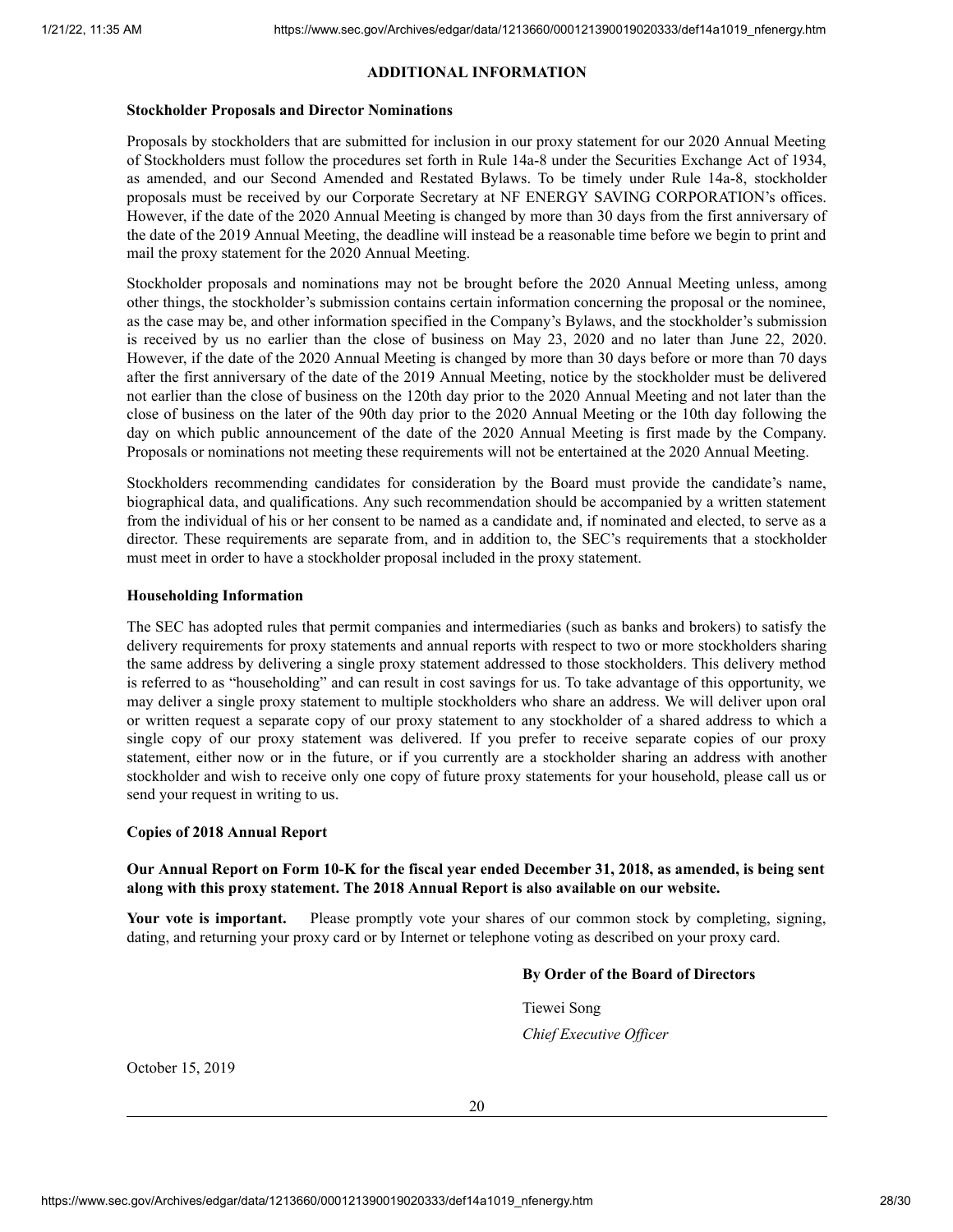#### **PROXY NF ENERGY SAVING CORPORATION PROXY**

#### **2019 ANNUAL MEETING OF STOCKHOLDERS TO BE HELD ON NOVEMBER 15, 2019 PROXY IS SOLICITED ON BEHALF OF THE BOARD OF DIRECTORS**

The undersigned hereby appoints Mr. Tiewei Song, as attorney and proxy of the undersigned, with full power of substitution, to vote all shares of common stock of NF Energy Saving Corporation (the "Company") which the undersigned may be entitled to vote at the 2019 Annual Meeting of Stockholders to be held on November 15, 2019, and at any and all postponements, continuations and adjournments thereof, with all powers that the undersigned would possess if personally present, upon and in respect of the following matters and in accordance with the following instructions, with discretionary authority as to any and all other matters that may properly come before the meeting.

**THE BOARD OF DIRECTORS RECOMMENDS A VOTE "FOR" THE ELECTION OF DIRECTORS AND "FOR" PROPOSALS 2, 3 AND 5; AND ONE (1) YEAR FOR PROPOSAL 4. PLEASE SIGN, DATE AND RETURN PROMPTLY IN THE ENCLOSED ENVELOPE. PLEASE MARK YOUR VOTE IN BLUE OR BLACK INK AS SHOWN HERE** S

#### **IF YOU ARE NOT VOTING ON THE INTERNET, PLEASE MARK, SIGN, DATE AND RETURN THIS PROXY CARD PROMPTLY.**

**Proposal 1** — The election of seven Directors

|                                                                                                                                                                                                                                                                                                                                                                                                            | <b>NOMINEES</b> | $\Box$ FOR all nominees listed at<br>left                                                  | $\Box$ WITHHOLD AUTHORITY TO VOTE                                                                                                                                                                                                        |  |
|------------------------------------------------------------------------------------------------------------------------------------------------------------------------------------------------------------------------------------------------------------------------------------------------------------------------------------------------------------------------------------------------------------|-----------------|--------------------------------------------------------------------------------------------|------------------------------------------------------------------------------------------------------------------------------------------------------------------------------------------------------------------------------------------|--|
| Yongquan Bi                                                                                                                                                                                                                                                                                                                                                                                                | Mia Kuang Ching | (except as written below to the                                                            | for ALL at left                                                                                                                                                                                                                          |  |
| Gang Li                                                                                                                                                                                                                                                                                                                                                                                                    | Ju Li           | contrary)                                                                                  |                                                                                                                                                                                                                                          |  |
| Tiewei Song                                                                                                                                                                                                                                                                                                                                                                                                | Fengsheng Tan   |                                                                                            |                                                                                                                                                                                                                                          |  |
| Changqing Yan                                                                                                                                                                                                                                                                                                                                                                                              |                 |                                                                                            |                                                                                                                                                                                                                                          |  |
| above.<br><b>BOQI</b> International Medical Inc.                                                                                                                                                                                                                                                                                                                                                           |                 |                                                                                            | Instruction: To withhold authority to vote for an individual nominee. Write the nominee's name on the line<br><b>Proposal 2</b> — To approve an amendment to the Company's certificate of incorporation, to change the Company's name to |  |
|                                                                                                                                                                                                                                                                                                                                                                                                            | $\Box$ For      | $\Box$ Against                                                                             | Abstain                                                                                                                                                                                                                                  |  |
|                                                                                                                                                                                                                                                                                                                                                                                                            |                 | <b>Proposal 3</b> — To approve, by non-binding vote, the Company's executive compensation. |                                                                                                                                                                                                                                          |  |
|                                                                                                                                                                                                                                                                                                                                                                                                            | $\Box$ For      | $\Box$ Against                                                                             | $\Box$ Abstain                                                                                                                                                                                                                           |  |
| Proposal 4 — To recommend, by a non-binding vote, the frequency of advisory votes on executive compensation:                                                                                                                                                                                                                                                                                               |                 |                                                                                            |                                                                                                                                                                                                                                          |  |
|                                                                                                                                                                                                                                                                                                                                                                                                            | $\Box$ 1 Year   | $\Box$ 2 Years                                                                             | $\Box$ 3 Years<br>$\Box$ Abstain                                                                                                                                                                                                         |  |
| for the fiscal year ending December 31, 2019.                                                                                                                                                                                                                                                                                                                                                              |                 |                                                                                            | Proposal 5 — To ratify the appointment of HHC, LLC as the independent registered public accounting firm of the Company                                                                                                                   |  |
|                                                                                                                                                                                                                                                                                                                                                                                                            | $\Box$ For      | $\Box$ Against                                                                             | $\Box$ Abstain                                                                                                                                                                                                                           |  |
| The shares represented by this proxy will be voted as directed by the undersigned stockholder. If no direction is<br>given, such shares will be voted "FOR" the nominees listed in Proposal 1, "FOR" Proposals 2, 3 and 5, "1 Year" with<br>respect to Proposal 4, and in the discretion of the proxy holder(s) with respect to matters brought before the meeting,<br>including any adjournments thereof. |                 |                                                                                            |                                                                                                                                                                                                                                          |  |

**THIS PROXY CARD IS VALID ONLY WHEN SIGNED AND DATED.**

Dated: \_\_\_\_\_\_\_\_\_\_\_\_\_\_\_\_\_\_\_\_\_\_\_\_\_\_\_\_\_\_\_\_\_\_\_\_, 2019

Signature